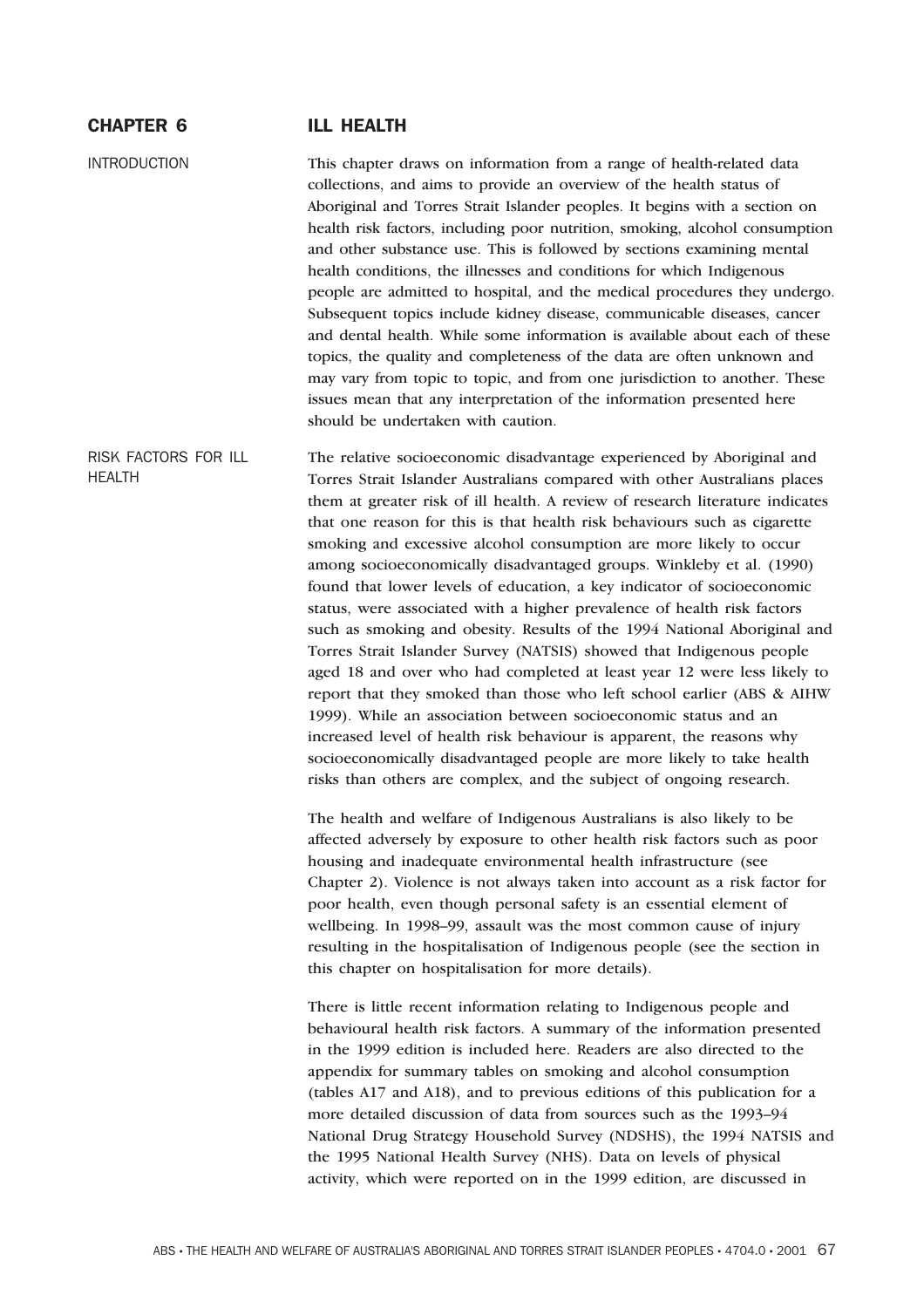RISK FACTORS FOR ILL HEALTH *continued*

relation to diabetes (see Chapter 7). Information about the health risk behaviours of Indigenous people in Tasmania is presented in inset 6.1, along with other findings of the 1998 Tasmanian Healthy Communities Survey.

A number of international comparisons have been included in this chapter. Because survey and research methods vary between countries, comparisons should be restricted to general patterns rather than exact figures, and should only be made between indigenous and non-indigenous populations within a particular nation, rather than between different countries.

### 6.1 HEALTH AND WELLBEING IN TASMANIA

In 1998, the Department of Health and Human Services conducted a mail-back survey on the health and wellbeing of Tasmanians aged 18 and over. Of the 15,000 respondents, 1.9% (287) were Indigenous. Projections of the Aboriginal and Torres Strait Islander population (low series) estimate that 2.4% of Tasmania's population aged 18 and over was Indigenous in 1998. It should be noted that the results have not been adjusted for differences in the age structures of the Tasmanian Indigenous and non-Indigenous populations. The Tasmanian Indigenous population is a younger population than the general Tasmanian population. For example, only 13% of the Indigenous population in Tasmania is aged 45 and over, compared with 35% of the total Tasmanian population. This should be taken into account when making comparisons between the two populations, as variables such as those relating to health and family relationships may be strongly associated with age.

Results of the survey showed that 42% of Indigenous people were smokers, compared with 25% of non-Indigenous people. These results are similar to findings in the 1994 NATSIS and the 1995 NHS. Indigenous people were more likely to report that they didn't drink or only rarely drank alcohol (46%) than non-Indigenous people (40%), and 31% said they drank at least once a week, compared with 43% of non-Indigenous people. Similar proportions of Indigenous (12%) and non-Indigenous people (13%) considered themselves to be in excellent health, while 24% of Indigenous people reported having fair or poor health compared with 18% of non-Indigenous people.

Indigenous people were more likely than non-Indigenous people to rate themselves at the lower end of many of the health and wellbeing indicators. Over 10% reported that they had had 'almost more strain or pressure than they could bear', in the year prior to the survey. This compared with 5% for the non-Indigenous population. Nearly a quarter of Indigenous people (24%) reported having experienced depression, and 8% said they had seriously contemplated taking their own life. Indigenous people were more likely to feel that people in power did not act in their interests (46%, compared with 28% for non-Indigenous people). Over 6% considered their future to be worse than that of other Australians, and a similar proportion reported their 'quality of life' to be inferior to that of other Australians, compared with 2% and 1% respectively for non-Indigenous people.

Indigenous and non-Indigenous people were equally likely to report that they were highly satisfied with their relationship with their partners (close to 80%) and agreed that family members showed affection and tenderness towards each other (63%). However, about 13% of Indigenous people reported feeling that household members were threatened by each other, and 13% reported that there was a lot of anger between family or household members, compared with 7% and 8% respectively for non-Indigenous people. Some 10% of Indigenous people also reported that household members were abusive to each other, an experience reported by 6% of the non-Indigenous population.

*Source: Department of Health and Human Services, Tasmania, in press.*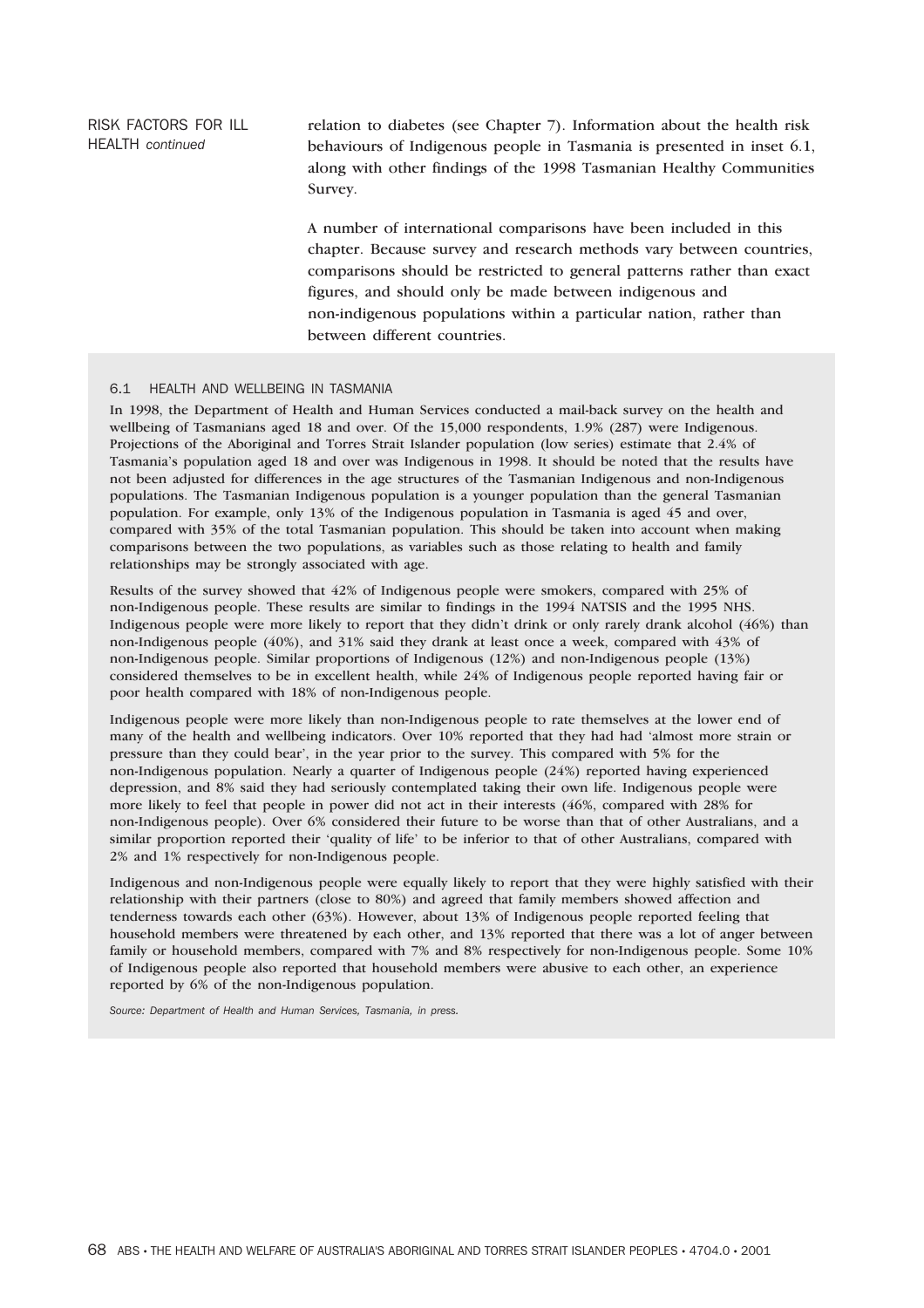Nutrition The importance of the roles played by diet and nutrition in health is universally acknowledged. Less well understood are the complex interrelationships between nutrition and health risk factors. For example, diet-related diseases may be associated with environmental, behavioural, biological and genetic factors, making it difficult to determine the extent to which diet contributes to disease (AIHW 2000b).

> Many Aboriginal and Torres Strait Islander people live in remote areas of Australia and do not have the same opportunities as other Australians to obtain affordable, healthy food. For example, the 2000 Healthy Food Access Basket survey in Queensland confirmed that the cost of basic food was considerably higher in rural and remote communities than in metropolitan and regional centres, and noted that 'the food supply and delivery system is structured to favour metropolitan areas' (Public Health Services, Queensland Health 2001, p. 38). Stores in remote locations were also less likely to have basic food items or 'better nutritional choices' (such as reduced fat milk, wholemeal bread and lean meat) available, and had the least variety of fresh fruit and vegetables. The price of tobacco and take-away food items also rose with increasing remoteness, but the relative cost increase was not as high as that for healthy food (Public Health Services, Queensland Health 2001).

> Even when healthy food is available, factors such as competing priorities for limited family incomes, restricted access to traditional foods, lack of knowledge of the nutritional value of certain foods, and lack of culturally appropriate nutrition information can lead to inadequate or inappropriate nutrition. A healthy living environment is also important and reduces the chances of gastrointestinal infection and diarrhoeal diseases, which may cause or exacerbate malnutrition in infants (NHRMC 2000).

> The diet of many Aboriginal and Torres Strait Islander people has undergone rapid change, from a fibre-rich, high protein, low saturated fat 'traditional' diet, to one in which refined carbohydrates and saturated fats predominate (O'Dea 1992b). As has been found in other indigenous populations undergoing a similar change in diet and lifestyle, Australia's Indigenous people are prone to a group of conditions known collectively as Syndrome X, or the 'insulin resistance syndrome' (NHMRC 2000). This syndrome includes obesity, Type 2 diabetes, cardiovascular disease and renal disease (NHMRC 2000). All these conditions are more common in Indigenous Australians than in non-Indigenous Australians. (Obesity and diabetes are discussed in Chapter 7, and more information about cardiovascular disease and renal disease is presented in later sections of this chapter. Chapter 8 presents mortality data relating to these conditions.)

> Diet and nutrition during pregnancy and the child's early life may have life-long effects. Breastfeeding is associated with reduced infant and child illness and mortality (see NHRMC 2000 for a discussion of the health benefits of breastfeeding). Maternal undernutrition is one factor linked to low birthweight, which is about twice as common among babies born to Indigenous mothers as it is among babies born to non-Indigenous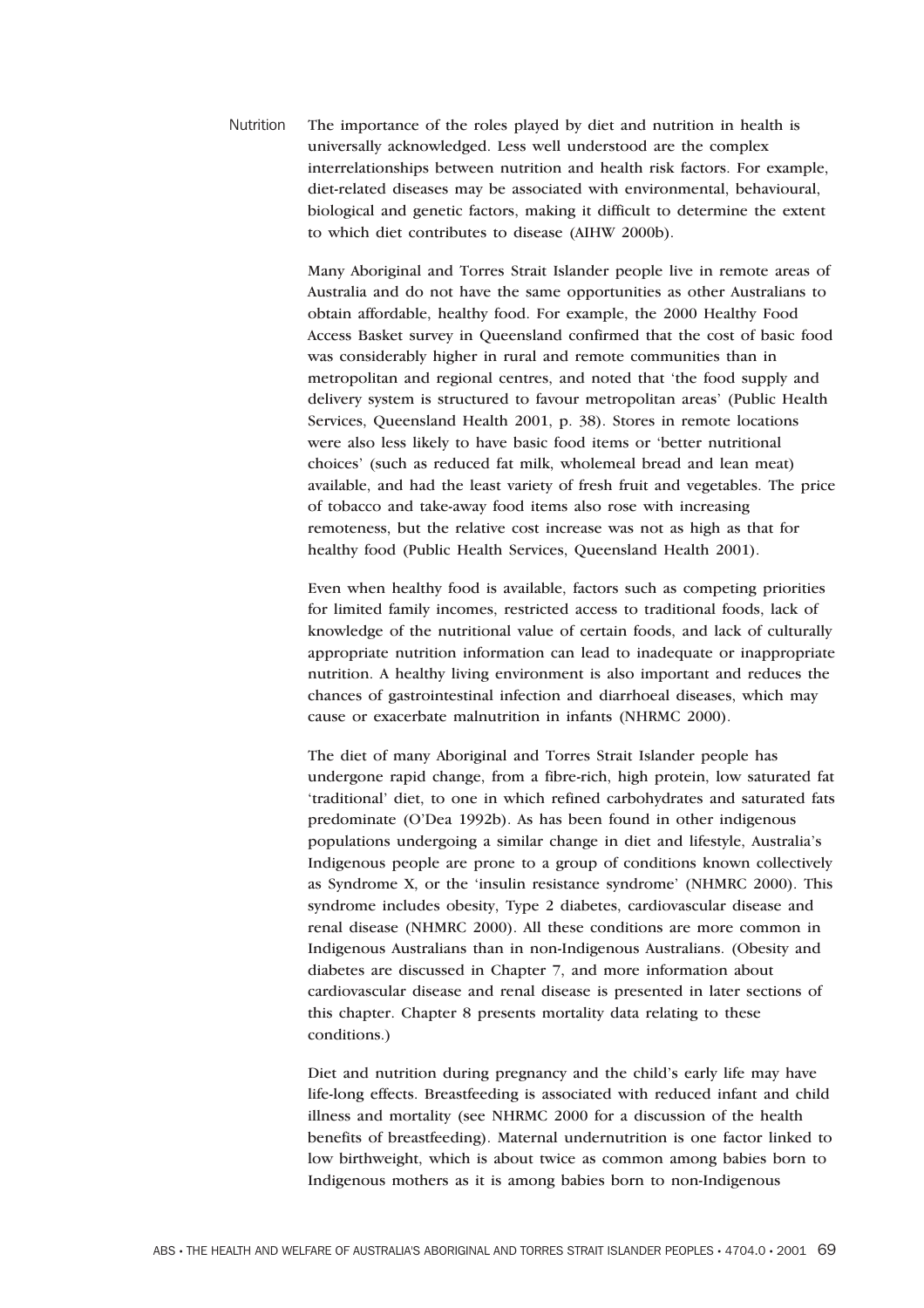Nutrition *continued* mothers (see Chapter 5), and is a risk factor for infant death and ill health in childhood. In addition, Barker (1999a, 1999b) proposes that undernourishment of the fetus may predispose the person to diseases such as heart disease, stroke, high blood pressure and Type 2 diabetes in later life. However, more research is necessary to confirm these findings.

> Detailed information about diet and nutrition for the Indigenous population is not available at the national level. Information about body mass index (BMI—see Glossary), an indicator of nutritional status, is available both from the NATSIS and the NHS, and is outlined in Chapter 7. The 2001 National Health Survey, for which field work is currently under way, includes several questions on nutrition. The questions will be asked of respondents, including respondents who identify as Indigenous, living in non-sparsely settled areas (see Chapter 9 for more information on the survey). Breastfeeding questions will be asked of female respondents in both sparsely settled and non-sparsely settled areas.

Alcohol consumption The hazardous use of alcohol is related to conditions such as alcohol dependence syndrome, alcoholic liver disease, high blood pressure, stroke and some cancers (Anderson 1996). Alcohol is frequently a contributing factor to injuries from traffic accidents, assault and self-harm (Unwin, Thomson & Gracey 1994), and may contribute to social problems such as family breakdown, domestic violence, and financial and legal problems (Davis 1998 in Hamilton et al. 1998).

> While several surveys have shown that Indigenous people are less likely than non-Indigenous people to drink alcohol (ABS & AIHW 1999), those who do so are more likely to consume it at hazardous levels (see Glossary for guidelines on alcohol consumption). The 1995 NHS found that over 20% of Indigenous male drinkers were in the high risk category for alcohol consumption, compared with 8% of non-Indigenous male drinkers. Indigenous females were less likely to be in the high risk category than Indigenous males, but were still more likely than non-Indigenous women drinkers to be consuming alcohol at hazardous levels (see also ABS & AIHW 1999). There are no new national data on alcohol consumption in the Indigenous population since the 1999 edition of this publication. The forthcoming 2001 NHS and the 2002 Indigenous Social Survey will provide updated information on alcohol and smoking in the Indigenous population.

> International data indicate that drinking at hazardous levels is more common among the indigenous populations of New Zealand and Canada. In the 1996–97 New Zealand Health Survey, Maori adults were twice as likely as non-Maori adults to report that they had not drunk any alcohol in the previous year but one in three Maori drinkers were consuming alcohol at hazardous levels compared with one in five non-Maori drinkers (Ministry of Health 1999). Canadian data indicate that Aboriginal youths are two to six times more at risk than non-Aboriginal youths for every alcohol-related problem examined (Health Canada 1999).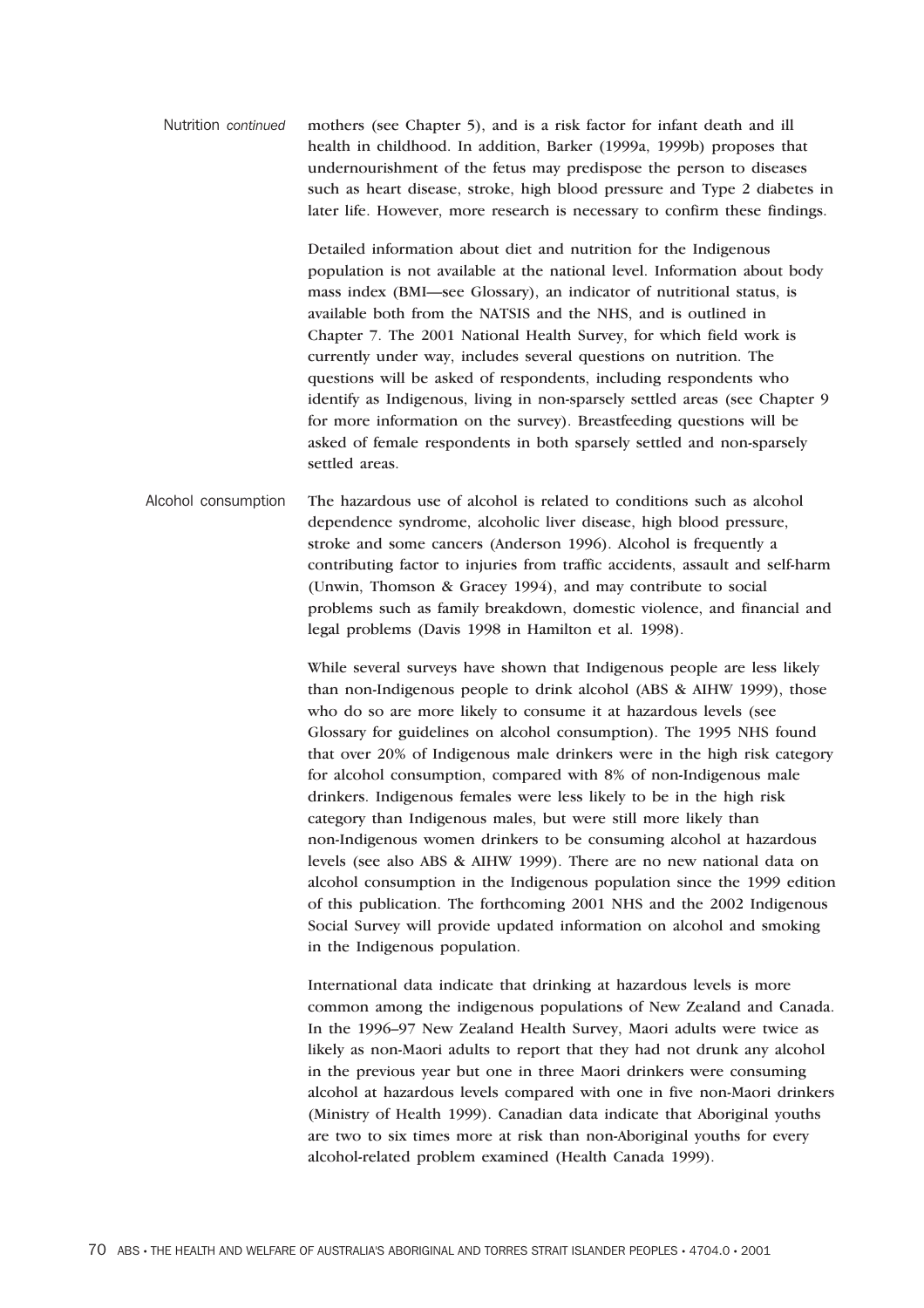Smoking While the effects of excess alcohol consumption on individuals, families and communities can be clearly identified, the effects of smoking, a major cause of preventable ill health and death, may take many years to appear (Unwin et al. 1994). Tobacco use is estimated to have been responsible for 10% of the total burden of disease in Australia in 1996 (Mathers et al. 1999). A previous edition of this publication included a feature chapter on tobacco smoking, highlighting the associated heavy burden of chronic disease and premature death experienced by Indigenous people (ABS & AIHW 1997).

> Cigarette smoking is associated with the increased incidence of and mortality from various types of cancer, including lung, cervical, bladder and pancreatic cancers, coronary heart disease, stroke, chronic respiratory tract diseases, and pregnancy-related conditions (English et al. 1995). The effects of passive smoking are also associated with higher rates of lung cancer and heart disease in adults, asthma and lower respiratory tract illness such as bronchitis and pneumonia in children (NHMRC 1997), and higher rates of sudden infant death syndrome (Scragg et al. 1993, Mitchell et al. 1997). In addition, smoking is a risk factor for low birthweight (Sayers & Powers 1997), which, as noted above, is a risk factor for both childhood and long-term diseases.

> Surveys have revealed a high prevalence of smoking among Aboriginal and Torres Strait Islander people, with the rate being about twice that for non-Indigenous people (see Appendix table A17). A recent study has also found this to be the case among Aboriginal Health Workers in Adelaide (Kerdel & Brice 2000). High rates of smoking have also been found among other indigenous groups. In New Zealand, the proportion of Maori people who smoke has decreased over the last 15 years but remains high, with almost half of all Maori adults aged 15 and over reporting that they were smokers in the 1996–97 National Health Survey, compared with 23% of non-Maori adults (Ministry of Health 1999). Over 60% of Canada's Aboriginal population over the age of 15 reported that they were smokers in 1997, more than twice the rate of the general Canadian population (Health Canada 1999).

Other drugs and substances Indigenous people are also at risk of ill health through the use of substances such as marijuana, heroin, amphetamines and inhalants (e.g. petrol, glue, aerosols). Although there are no comprehensive national data for Indigenous people on this topic, previous editions of this publication have reported the results of the 1993–94 NDSHS, which included a supplementary sample of Indigenous people living in urban areas (see ABS & AIHW 1997, 1999).

> The National Drug and Alcohol Research Centre (NDARC) conducts a census of agencies providing treatment for drug and alcohol problems in Australia. The census is conducted over a 24-hour period on one day of each census year. Censuses were conducted in 1990, 1992, 1995 and 2001, and results have been published for the first three. Over the period 1992–95, Indigenous people made up about 10% of clients using treatment services on census day. They were more likely than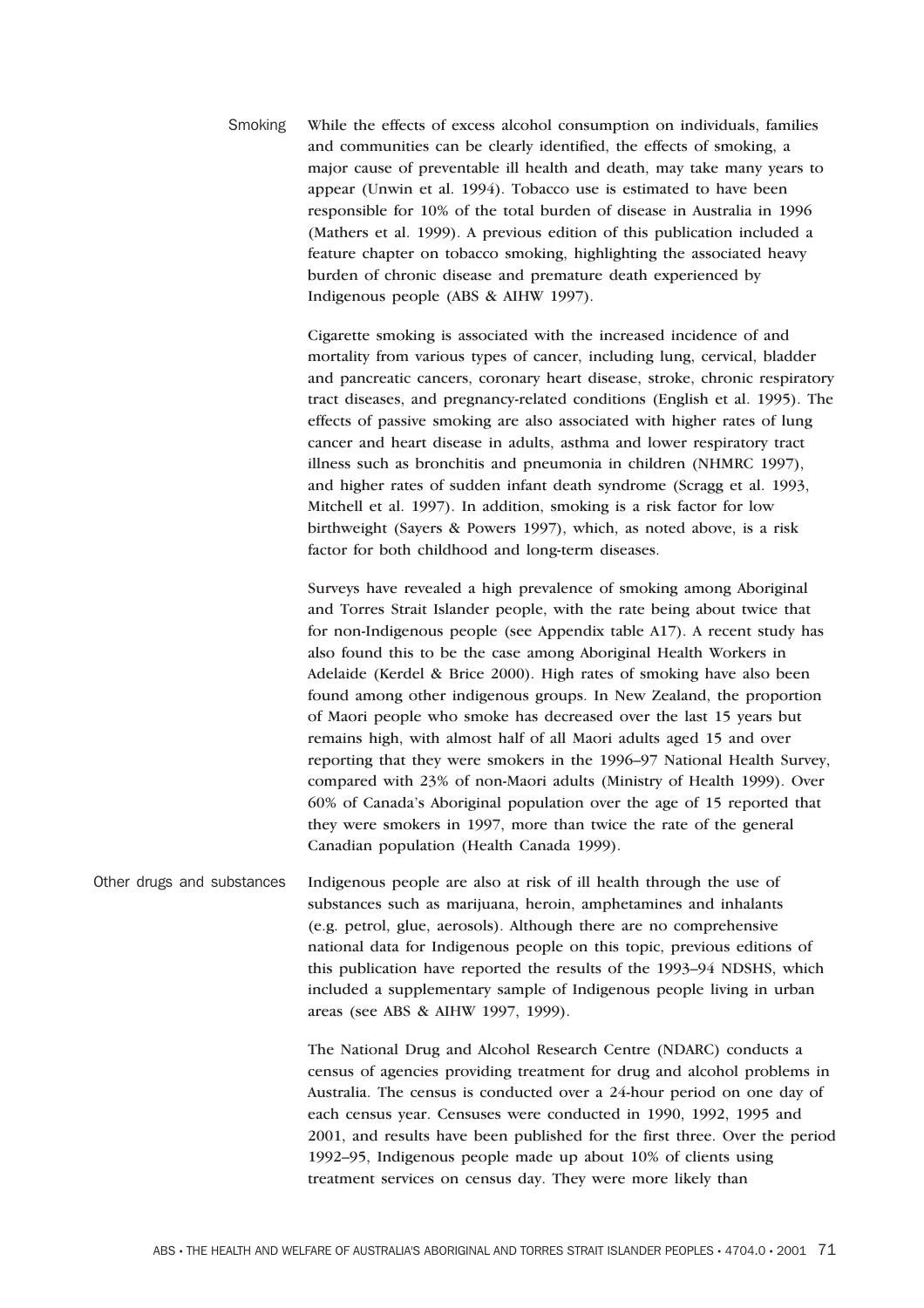Other drugs and substances *continued* non-Indigenous clients to be receiving treatment for problems related to alcohol, cannabis or solvents, but less likely to be receiving treatment for opiates, amphetamines or benzodiazepines. Indigenous clients were also much less likely than non-Indigenous clients to report having injected drugs in the 12 months prior to the census (Webster et al. 1991, Chen et al. 1993, Torres et al. 1995).

> Injecting drugs is a risk factor for blood-borne diseases such as hepatitis B and C, and HIV. A study of the prevalence of hepatitis C among injecting drug users using needle exchanges in 1995–96 found that about 70% of Indigenous and non-Indigenous injecting drug users were infected with the virus (ANCARD 1997). Over the period 1992–99, 140 cases of HIV among the Indigenous population were notified to the National HIV Surveillance Centre. Eight of these cases were reported in conjunction with injecting drug use, while a further 14 cases were reported in conjunction with exposure to both injecting drug use and male homosexual contact. More information about HIV is presented elsewhere in this chapter.

> Petrol sniffing continues to be a major problem in some Indigenous communities, and particularly affects young people. Petrol sniffing can cause confusion, aggression, lack of coordination, hallucinations, respiratory problems, and chronic disability including mental impairment (see D'Abbs & MacLean 2000).

Inset 6.2 describes reasons for and problems associated with petrol sniffing, as well as interventions that may be successful in reducing its prevalence and impact.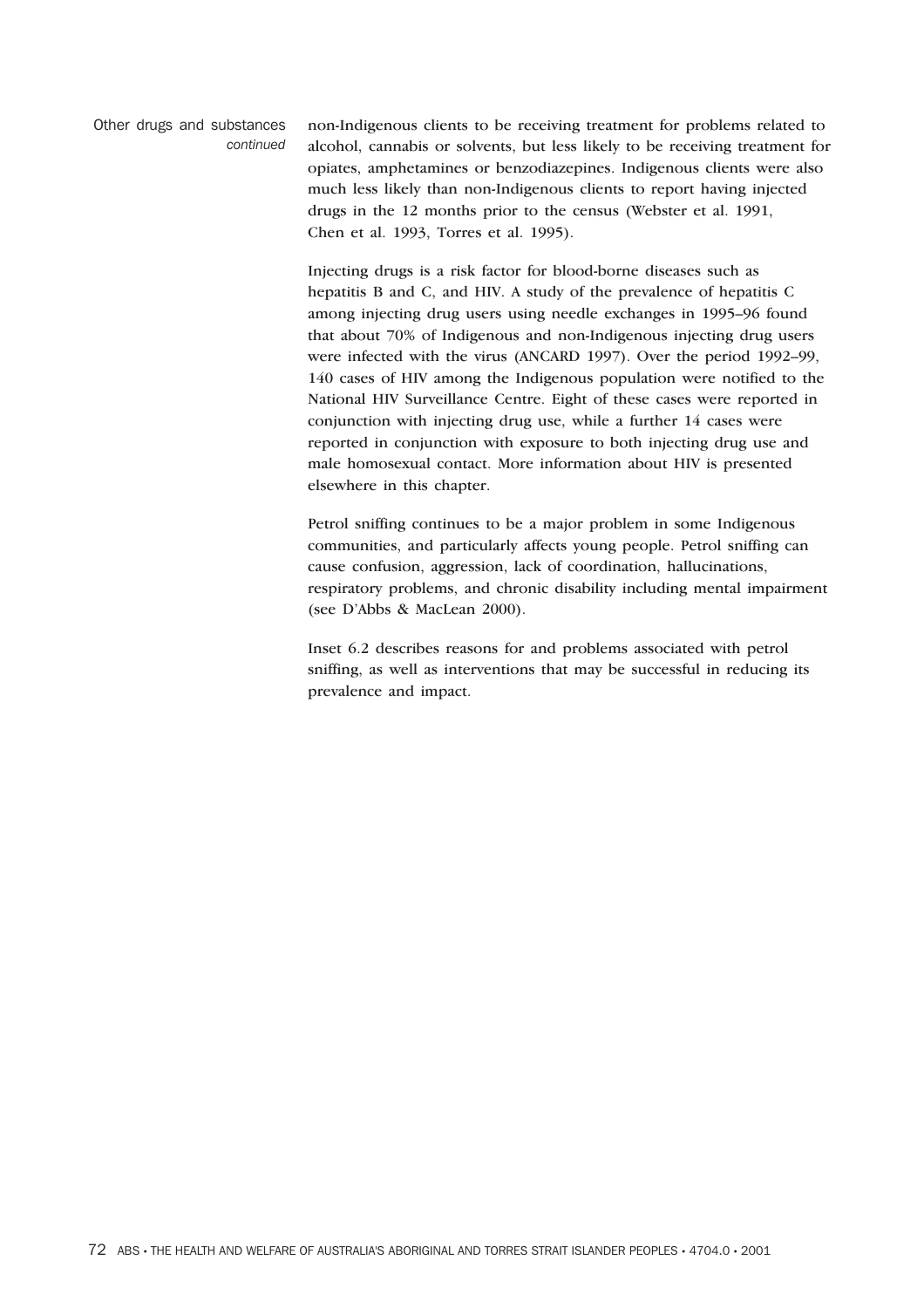#### 6.2 PETROL SNIFFING IN ABORIGINAL COMMUNITIES: A REVIEW OF INTERVENTIONS

A review of literature relating to petrol sniffing in Aboriginal communities examines the prevalence and causes of petrol sniffing, and associated problems and potential interventions (D'Abbs & MacLean 2000).

In the view of the authors, 'the presence of petrol sniffing in indigenous communities of a number of developed nations suggests that social dislocation and acculturation and the suffering that these have brought are critical to the production of an environment in which petrol sniffing is attractive to young people'. They concluded that petrol sniffing appeared to offer young people 'some kind of identity, albeit a negative one, amidst the massive change experienced by Aboriginal communities' (p. 13).

The review notes that petrol sniffing causes problems for families as well as for the sniffers themselves. Families may experience loss of control over sniffers, feel shame and grief, and experience hardship through caring responsibilities and fear of violence. Communities may suffer property damage, social disruption and the loss of a proportion of their young people. Demands on hospitals, other health care services and the criminal justice system, are problems that may be experienced by the wider community as a result of petrol sniffing addiction.

Since earlier reviews in 1989 and 1991, the authors report ongoing fluctuations in the presence of petrol sniffing in Aboriginal communities. While the problem has spread to communities which had previously been unaffected, the success of interventions in some communities with long term petrol sniffing problems indicates that certain attempts to reduce the incidence of the behaviour may be successful over time.

The review concludes that effective intervention may require a combination of measures, including the employment of youth workers in communities, the introduction of culturally sensitive recreational and educational programs, the provision of appropriate school, employment and training opportunities, the substitution of petrol with AVGAS (aviation fuel), and the relocation of petrol sniffers to outstations. Skilled counselling, appropriate resources, support teams and night patrols may all be of benefit, while legal sanctions seem to offer little prospect of inducing change.

*Source: D'Abbs & MacLean 2000.*

| Other drugs and substances<br>continued | Substance misuse is also a problem for indigenous communities in other<br>parts of the developed world. A survey in 1996 in the Northwest<br>Territories of Canada found that Aboriginal people aged over 15 years<br>were about 11 times more likely than non-Aboriginal respondents to report<br>having sniffed aerosols or solvents (Health Canada 1999). Aboriginal<br>Canadians 15 years of age were approximately three times more likely than<br>non-Aboriginal people to report having used marijuana or hashish in the<br>past year, and three-and-a-half times more likely to report having used<br>LSD, speed, cocaine, crack or heroin (Health Canada 1999). |
|-----------------------------------------|--------------------------------------------------------------------------------------------------------------------------------------------------------------------------------------------------------------------------------------------------------------------------------------------------------------------------------------------------------------------------------------------------------------------------------------------------------------------------------------------------------------------------------------------------------------------------------------------------------------------------------------------------------------------------|
|                                         | In the United States, the 1991–93 National Household Survey on Drug<br>Abuse found that Native Americans tended to report higher rates of illicit<br>drug use and the need for illicit drug treatment than people in the<br>general population. For example, 20% of Native Americans over the age<br>of 12 reported the use of illicit drugs in the previous year compared,<br>with 12% of the total population. Native Americans also had the highest<br>reported rate of marijuana use at 15%, compared with 9% in the total<br>population (Substance Abuse and Mental Health Services<br>Administration 1998).                                                        |
| <b>MENTAL HEALTH</b>                    | Traditionally, Aboriginal and Torres Strait Islander people perceive their<br>health not only in terms of the physical health of the individual, but<br>rather in regard to the social, emotional and cultural wellbeing of the<br>whole community (National Aboriginal Health Strategy 1989).                                                                                                                                                                                                                                                                                                                                                                           |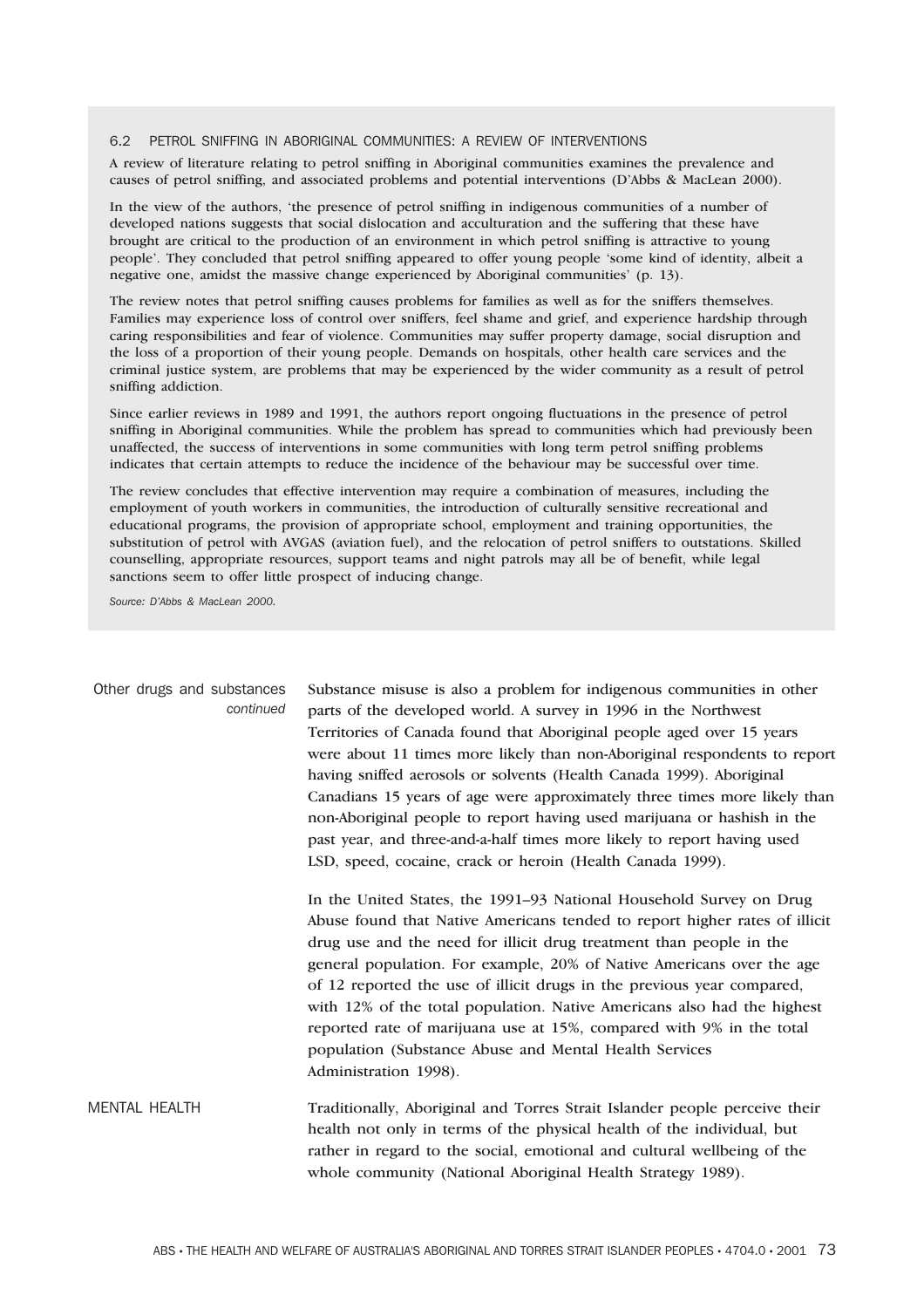MENTAL HEALTH *continued* This holistic view makes the measurement of mental health as a separate area of study a complex process, and to date there has been little agreement on which data definitions, standards, and data collection instruments could adequately address these issues (see inset 9.12).

> There are, however, data available on the hospitalisation and mortality of Indigenous people which result from mental illness. Some data are also available on self-harm and assault (see below), child abuse and neglect (see Chapter 2), substance misuse (see previous section of this chapter), and incarceration. These factors may be indicators of social and emotional distress, but the data, which are recorded separately in each case, do not provide information about the cause of the patient's mental illness or behavioural problem. Nevertheless, the available data indicate that Indigenous people suffer a higher burden of emotional distress and possible mental illness than that experienced by the wider community.

> Data recorded under the category, 'mental and behavioural disorders' are available for Indigenous people who were hospitalised over the period 1998–99. Although the data are likely to underestimate the number of Aboriginal and Torres Strait Islander people, it is evident that Indigenous people were more likely than non-Indigenous people to be hospitalised for these disorders (table 6.3). There were more hospital separations for Indigenous people than expected, based on all-Australian rates, for most types of mental and behavioural disorders.

#### 6.3 HOSPITAL SEPARATIONS FOR MENTAL AND BEHAVIOURAL DISORDERS(a)—1998–99

|                                                          | Indigenous males |                         |                                                            | Indigenous females |                         |                                                            |
|----------------------------------------------------------|------------------|-------------------------|------------------------------------------------------------|--------------------|-------------------------|------------------------------------------------------------|
|                                                          |                  | Observed<br>separations |                                                            |                    | Observed<br>separations |                                                            |
|                                                          | no.              | $%$ (b)                 | Age-<br>standardised<br>hospital<br>separation<br>ratio(c) | no.                | $%$ (b)                 | Age-<br>standardised<br>hospital<br>separation<br>ratio(c) |
| Organic mental disorders(d)                              | 136              | 0.2                     | 3.1                                                        | 107                | 0.1                     | 2.6                                                        |
| Mental disorders due to psychoactive substance<br>use(e) | 1848             | 2.7                     | 4.1                                                        | 936                | 1.0                     | 3.5                                                        |
| Schizophrenia, schizotypal & delusional disorders        | 862              | 1.3                     | 1.8                                                        | 569                | 0.6                     | 2.0                                                        |
| Mood and neurotic disorders                              | 922              | 1.3                     | 1.3                                                        | 1 4 8 3            | 1.6                     | 1.2                                                        |
| Other mental disorders(f)                                | 234              | 0.3                     | 0.8                                                        | 255                | 0.3                     | 0.6                                                        |
| All mental and behavioural disorders                     | 4 0 0 2          | 5.8                     | 2.0                                                        | 3 3 5 0            | 3.7                     | 1.5                                                        |

(a) Data are for public and most private hospitals. Categories are based on the International Statistical Classification of Diseases and Related Health Problems, 10th Revision, Australian Modification (ICD–10-AM) (National Centre for Classification in Health 2000).

(b) Percentage of all hospital separations in 1998–99.

(c) Age-standardised hospital separation ratio is equal to observed separations divided by expected separations, based on all-Australian rates.

(d) Includes brain disorders due to brain damage and dysfunction, such as dementia.

(e) Includes a variety of disorders due to the use of pyschoactive substances, which may or may not have been medically prescribed, such as alcohol, opioids, sedatives, and volatile substances.

(f) Includes eating disorders, sleeping disorders, disorders of personality and behaviour, mental retardation, disorders of psychological development, and unspecified mental disorders.

*Source: AIHW National Hospital Morbidity Database.*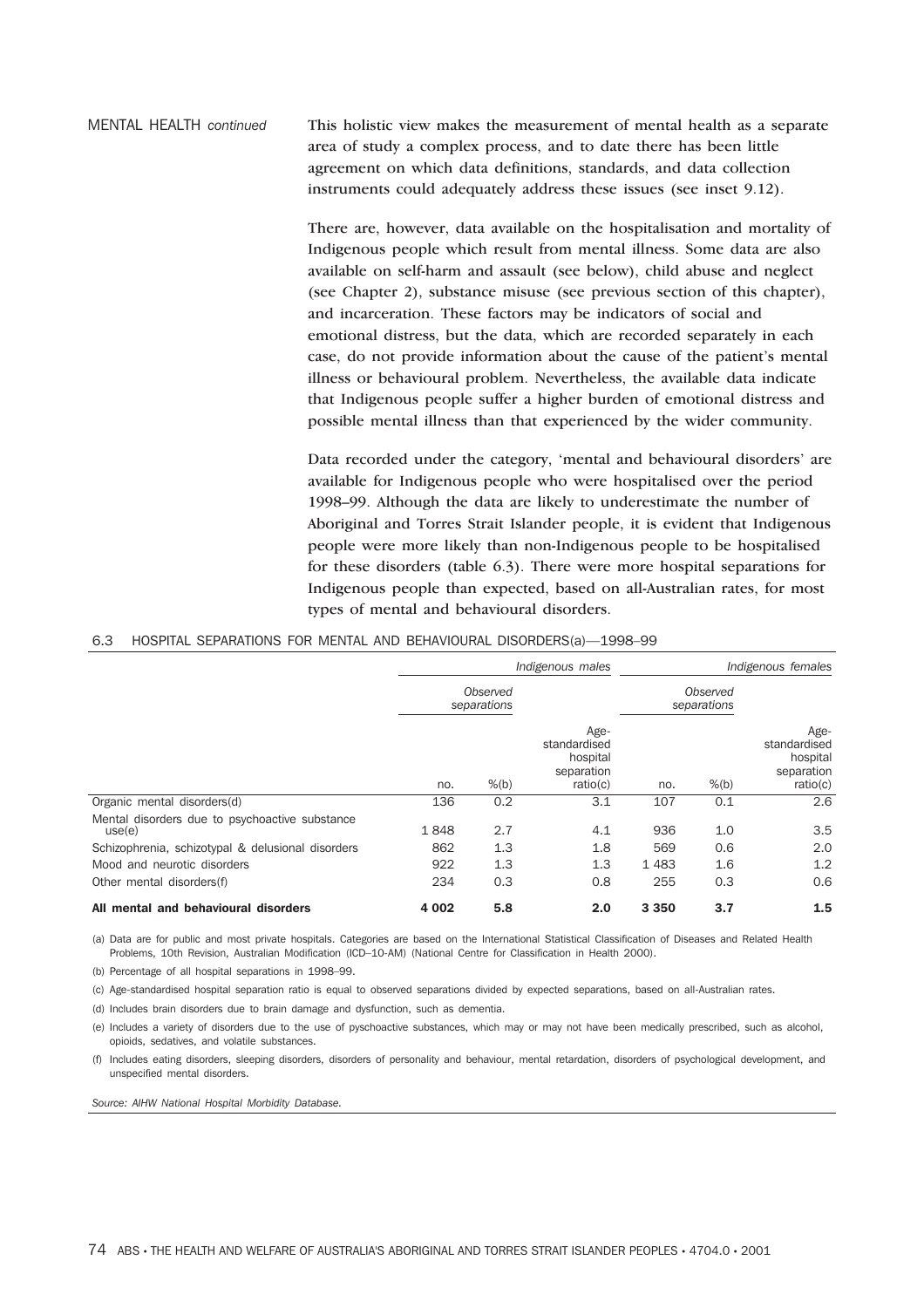MENTAL HEALTH *continued* In 1997–99, deaths from mental disorders were more common among Indigenous people in the jurisdictions of Queensland, South Australia, Western Australia, and the Northern Territory combined, than in the general population. Comparable rates could not be calculated for the other States and the ACT because data of sufficient quality were not available (see Chapter 8). Based on all-Australian rates, there were over twice as many deaths from mental disorders for Indigenous people as expected (table 8.6). The majority of these deaths (78%) were attributed to psychoactive substance use.

> Rates of intentional injury, whether self-inflicted or caused by assault, may be an indicator of psychological illness and distress in the community. Hospitalisation data from 1998–99 show that there were about six times as many hospital separations as expected for assault among Indigenous males, and nearly 19 times as many for Indigenous females, based on all-Australian rates. There were also about twice as many hospital separations as expected for self-harm, for both Indigenous males and females.

Based on all-Australian rates, the jurisdictions of Queensland, South Australia, Western Australia, and the Northern Territory combined, recorded about five times more deaths than expected from assault for Indigenous males, and ten times as many for Indigenous females.

Suicides accounted for 2.6 times more deaths than expected for Indigenous males and twice as many deaths as expected for Indigenous females. The age-specific death rates from suicide for Indigenous males were highest in the 15–24 year age group at 108 per 100,000 and in the 25–34 year age group (96 per 100,000). This compared with 27 per 100,000 for all males aged 15–24 and 38 per 100,000 for all males aged 25–34. For Indigenous females, the rate was highest in the 15–24 year age group at 18 per 100,000 compared with 6 per 100,000 for all females.

Tatz (1999) found high rates of suicide among Aboriginal youth in New South Wales for the years 1996–98, noting that these were among the highest recorded in the international literature he reviewed. He describes Aboriginal suicide as having 'unique social and political contexts' (p. 10), and stresses that any attempt to identify the causes of and possible remedies for Aboriginal suicide needs an understanding of the differences that distinguish Aboriginal suicide from non-Aboriginal suicide.

The National Inquiry into the Human Rights of People with Mental Illness (HREOC 1993) found that anti-social and self-destructive behaviour, often the result of undiagnosed mental and social distress, brought Indigenous people into frequent contact with the criminal justice system. In the year 2000, Indigenous males aged 17 and over were imprisoned at the rate of 3,318 per 100,000 compared with 280 per 100,000 for all males (ABS 2001f). The rate for Indigenous females aged 17 and over was 251 per 100,000, compared with 19 per 100,000 for all females. Although the rates are not adjusted for the younger age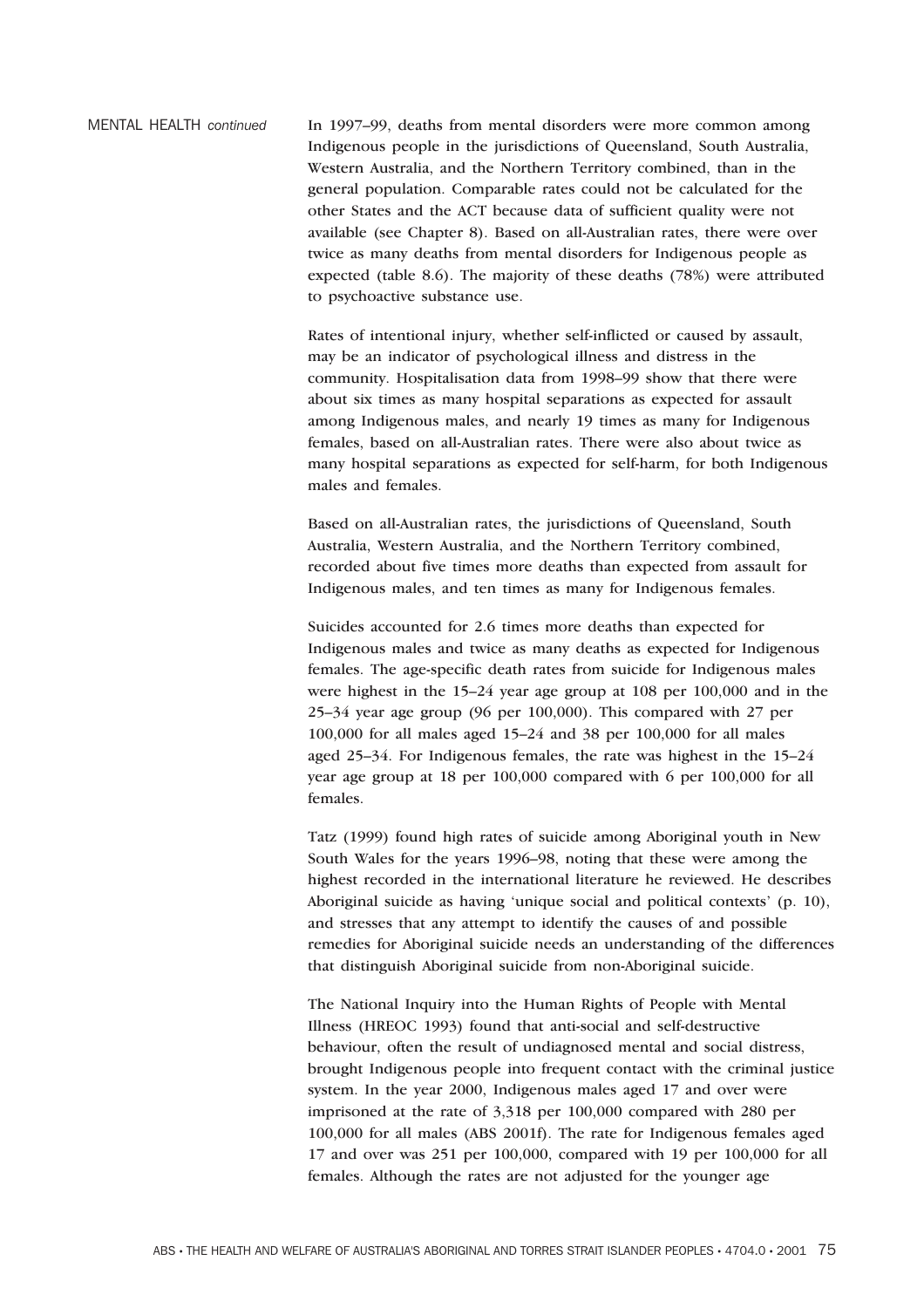MENTAL HEALTH *continued* structure of the Indigenous population, this would only account for a small part of the very large differences in the rates. Indigenous people aged 10 to 17 were also at high risk of imprisonment. At 30 June 1999, 42% of all detainees in juvenile corrective institutions were of Aboriginal and/or Torres Strait Islander origin (Australian Institute of Criminology 2001).

> Incarceration may be both a risk factor for, and a result of, emotional distress and mental illness. The 1991 Royal Commission into Aboriginal Deaths in Custody found that Aboriginal people who were imprisoned 'often experience depressive symptoms and unresolved anger which sometimes leads them to attempt or commit suicide whilst in custody' (HREOC 1993, p. 698). The incarceration of young Indigenous men and juveniles during their formative years left them 'permanently alienated from their communities', so that on release from prison, they were likely to turn to substance abuse and violence (HREOC 1993, p. 698).

HOSPITALISATION Hospitalisation data provide useful information about the reasons for which people are hospitalised and the procedures they may undergo in hospital. While the data can provide insights into the health of the population they represent, they are not necessarily good indicators of the health of the total community. Hospitalisation statistics are limited to information about the conditions for which people are admitted to hospital, thereby excluding information regarding those who have made use of other health services, such as general practitioners and community health clinics, and those who have not accessed health care at all. Hospitals may also vary in their decisions about whether to admit patients or treat them as outpatients, and information about outpatients is not routinely reported. Other factors, such as the availability of and access to other medical services, may influence hospital utilisation, and consequently the data reported may not be good indicators of the true levels of need and ill health in a community. A rising rate of hospitalisation, for example, could mean that health status is deteriorating, or that access to hospitals has improved, or both.

> Hospital separation (see Glossary) records are reported to the National Hospital Morbidity Database, and provide a count of episodes of hospital care, rather than of the numbers of patients. A 'separation record' refers to a patient's record on discharge, and includes details of diagnosis and procedures performed. A person may be admitted to, and separated from, hospital many times in a year. Each of these separations will appear in the hospital separations dataset as a separate record. Where this occurs for people with conditions such as end stage renal disease, which requires admission for dialysis treatment several times a week, many hospital separations are recorded each year for each individual patient.

> The analysis of hospital separation data for Indigenous people is complicated by difficulties in estimating both the numbers of Indigenous people in hospital and the numbers in the overall population. Information about the numbers of Indigenous people in hospital is limited by the accuracy with which they are identified in hospital records.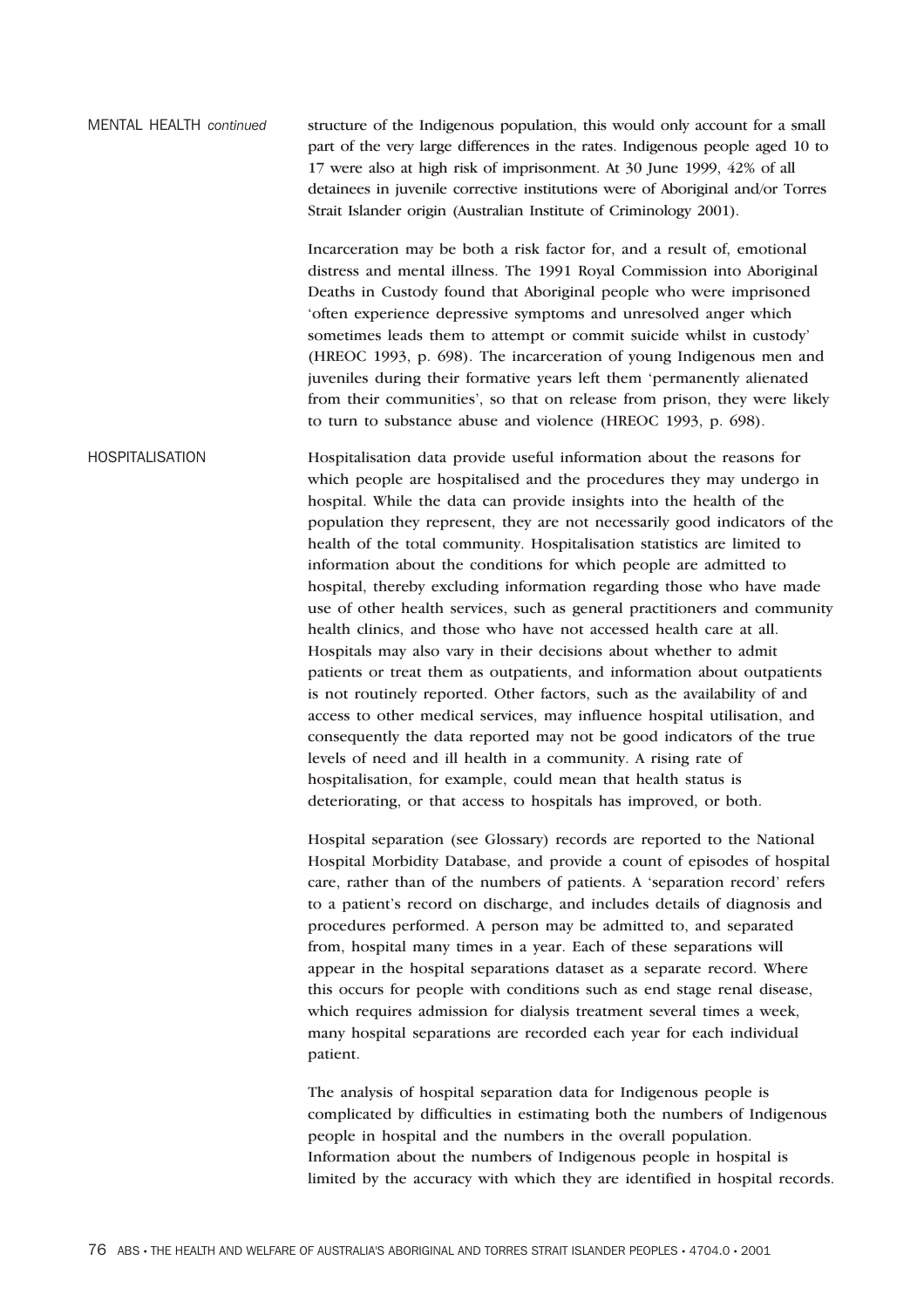HOSPITALISATION *continued* In some cases, Indigenous status is not recorded at all. For example, although only about 4% of national hospital records for 1998–99 lacked information on patients' Indigenous status, this varied considerably for each jurisdiction (AIHW 2000c). In addition, hospitals may use a variety of methods to capture and record information about Indigenous status (see Chapter 9). Tables 6.4 and 6.14 show that, in 1998–99, some States recorded a smaller proportion of Indigenous people receiving hospital treatment than their proportion of the general population while others recorded a very similar proportion (note that Victoria, Tasmania, and the Australian Capital Territory are not shown in the table). While this could suggest that Indigenous people were either healthier, or that they were accessing other types of health services in a particular jurisdiction, the known poorer health status of the Indigenous population does not support the former conclusion. It is probable that not all Indigenous patients were identified in the hospital records of these jurisdictions. In fact, studies in a number of hospitals across Australia have indicated that records of patients' Indigenous status varied from as few as 44% complete in some hospitals, to 100% in others (Shannon, Brough & Haswell-Elkins 1997, Lynch & Lewis 1997, Condon et al. 1998, ATSIHWIU 1999). This indicates that the number of hospital separations recorded as Indigenous is an underestimate of the true number of Indigenous hospital separations, and the numbers presented in this chapter will, therefore, underestimate the true level of hospital utilisation by Indigenous people. The extent of this underestimation is unknown nationally. The exceptions are the Northern Territory and Western Australia, which have assessed the completeness with which Indigenous status is recorded in their public hospitals. The Northern Territory study showed that 94% of Indigenous patients had their Indigenous status correctly recorded (Condon et al. 1998). Results for Western Australia are expected to be published in the near future (Young, forthcoming). (See Chapter 9 for information on progress in other jurisdictions.)

> The accuracy of the Indigenous population estimates and projections, used in the denominator of the calculation of hospitalisation rates, will also affect the accuracy of the rates presented here. Rates presented in this chapter are based on low series projections, that is, conservative estimates of the Indigenous population. Refer to Chapter 9 for information on the difficulties associated with estimating and projecting the Indigenous population.

Uncertainties regarding the accuracy of methods used to gather information about Indigenous people also make it difficult to draw conclusions about changes occurring over time. Improvements in the identification of Indigenous people in hospital records, for example, can lead to higher apparent rates of hospitalisation. It is not currently possible to ascertain whether a rise in hospitalisation is a result of improved Indigenous identification, or whether it reflects a real increase in hospital utilisation.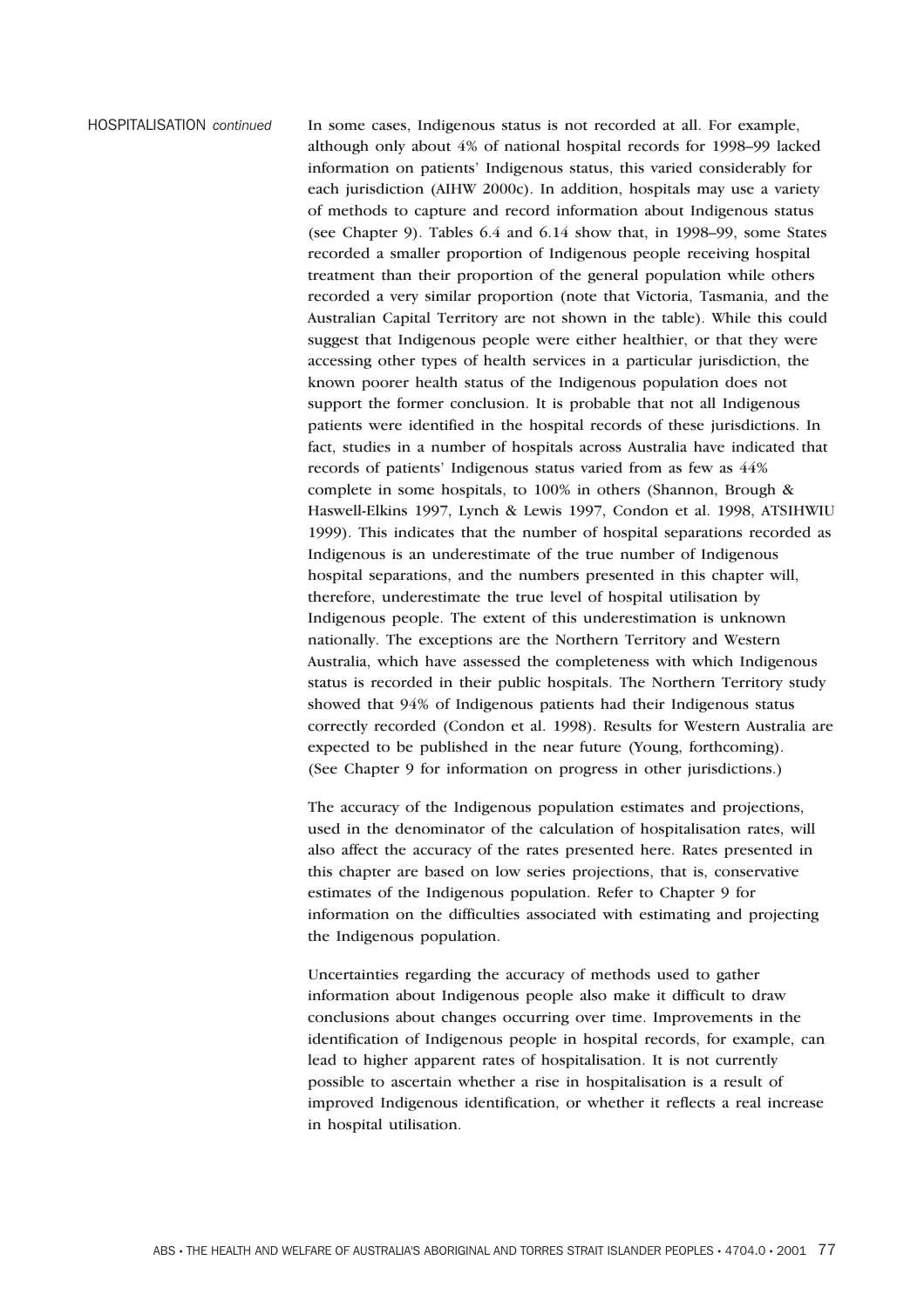HOSPITALISATION *continued* Difficulties in comparing hospitalisation data also arise due to recent changes to the way in which diagnoses and procedures are classified in Australia. Reasons for hospitalisation and types of hospital procedures are classified according to the International Statistical Classification of Diseases and Related Health Problems. The tenth revision of this classification with Australian modification (ICD-10-AM), is now in use in Australia (NCCH 2000). Hospital data for 1998–99 were provided in ICD-10-AM format by New South Wales, Victoria, the Australian Capital Territory and the Northern Territory. The remaining states provided the data in the previous format, ICD-9-CM. To allow the data to be combined in a national dataset, the data provided in ICD-9-CM format were mapped to that of ICD-10-AM by the AIHW (see Explanatory Notes). The data presented below for main causes of hospitalisation and principal procedures are based on ICD-10-AM, and are therefore not directly comparable with those of previous editions of this publication, which presented data based on ICD-9-CM.

> In this publication, hospital separations by principal diagnosis and principal procedure for the 1998–99 reporting period are presented for all States and Territories. With the exception of the Northern Territory, where only public hospital data were available, information from both public and private hospitals has been included in the National Hospital Morbidity Database. Complete information was not obtained from all private hospitals (see AIHW 2000c).

Overview In 1998–99 there were over 5.7 million hospital separations recorded nationally, of which 159,292 (2.8%) were for people identified as Indigenous. More than 98% of separations for people identified as Indigenous were recorded in public hospitals, compared with 66% of other separations. After adjusting for age, Indigenous people nationally were about twice as likely to be hospitalised as other people (table 6.4).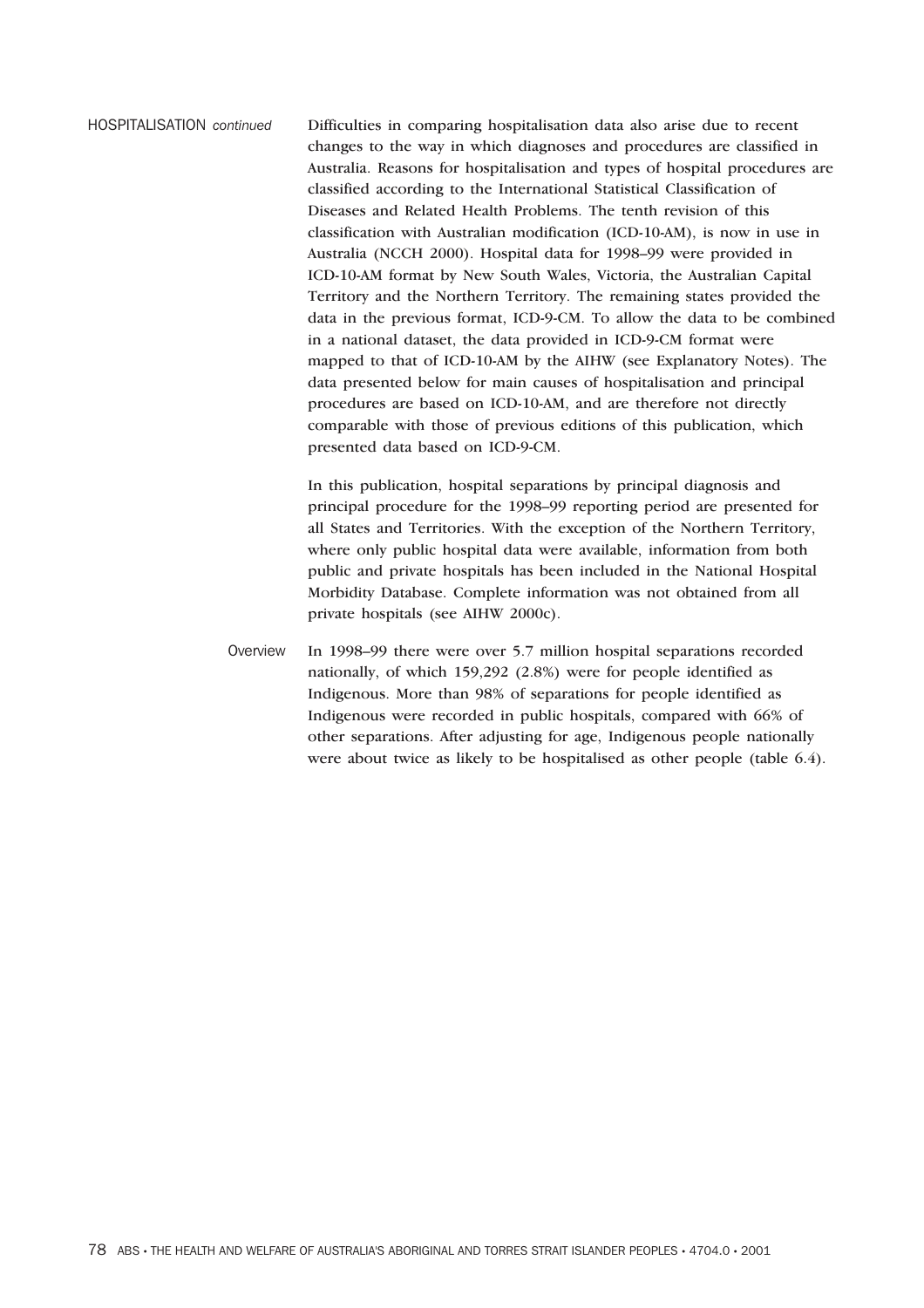#### 6.4 HOSPITAL SEPARATIONS IDENTIFIED AS INDIGENOUS—1998–99(a)

|                       |        | Separations identified as<br>Indigenous  |                | Other separations(b)                     |                  |                                                                         |                                                                               |
|-----------------------|--------|------------------------------------------|----------------|------------------------------------------|------------------|-------------------------------------------------------------------------|-------------------------------------------------------------------------------|
|                       | no.    | age-standardised<br>rate per<br>1,000(c) | no.            | age-standardised<br>rate per<br>1,000(c) | rate<br>ratio(d) | Proportion of<br>separations<br><i>identified</i> as<br>Indigenous<br>% | Proportion of the<br>population<br><i>identified</i> as<br>Indigenous(e)<br>% |
|                       |        |                                          | <b>MALES</b>   |                                          |                  |                                                                         |                                                                               |
| New South Wales       | 13 259 | 332                                      | 847 951        | 268                                      | 1.2              | 1.5                                                                     | 1.8                                                                           |
| Queensland            | 19677  | 550                                      | 495 809        | 296                                      | 1.9              | 3.8                                                                     | 3.2                                                                           |
| South Australia       | 4885   | 669                                      | 224 844        | 295                                      | 2.3              | 2.1                                                                     | 1.5                                                                           |
| Western Australia     | 15 122 | 724                                      | 235 583        | 273                                      | 2.7              | 6.0                                                                     | 3.1                                                                           |
| Northern Territory(f) | 13 212 | 811                                      | 12 2 2 4       | 210                                      | 3.9              | 51.9                                                                    | 26.8                                                                          |
| Australia(g)          | 68 837 | 512                                      | 2 571 520      | 279                                      | 1.8              | 2.6                                                                     | 2.1                                                                           |
|                       |        |                                          | <b>FEMALES</b> |                                          |                  |                                                                         |                                                                               |
| New South Wales       | 18 060 | 404                                      | 995 057        | 297                                      | 1.4              | 1.8                                                                     | 1.8                                                                           |
| Queensland            | 25 188 | 615                                      | 558 469        | 321                                      | 1.9              | 4.3                                                                     | 3.3                                                                           |
| South Australia       | 6812   | 834                                      | 264 886        | 331                                      | 2.5              | 2.5                                                                     | 1.6                                                                           |
| Western Australia     | 19 798 | 886                                      | 273 666        | 302                                      | 2.9              | 6.7                                                                     | 3.2                                                                           |
| Northern Territory(f) | 16 925 | 856                                      | 12 769         | 225                                      | 3.8              | 57.0                                                                    | 30.0                                                                          |
| Australia(g)          | 90 455 | 596                                      | 3 004 151      | 308                                      | 1.9              | 2.9                                                                     | 2.2                                                                           |

(a) Based on State/Territory of usual residence. Excludes separations for which age and sex was not stated.

(b) Includes separations for people identified as non-Indigenous and those for whom Indigenous status was not reported.

(c) Directly age-standardised using the total Australian population as at 30 June 1991.

(d) Rate ratio is the rate of separations for persons identified as Indigenous divided by the rate of other separations.

(e) As estimated at 31 December 1998.

(f) Public hospitals only.

(g) Includes Victoria, Tasmania and the A.C.T. Includes those usually resident in other Australian territories or overseas, and those for whom State/Territory of usual residence was not stated.

*Source: AIHW National Hospital Morbidity Database.*

Reasons for hospitalisation In 1998–99, the most common principal diagnosis for Indigenous males and females was for a group of reasons called 'Factors influencing health status and contact with health services' (table 6.5). The majority of these (87%) were for 'care involving dialysis'. Indigenous males were also commonly hospitalised for injury and poisoning (13%), respiratory diseases (12%), digestive diseases (7%) and mental and behavioural disorders (6%). For Indigenous females, pregnancy and childbirth were important reasons for hospitalisation (17% of separations), followed by respiratory diseases (9%), injury and poisoning (8%) and digestive diseases (5%). These major causes of hospitalisation are described in more detail below.

> As indicated by the age-standardised hospital separation ratios (see inset 8.1) in table 6.5, for many principal diagnoses, separations for people identified as Indigenous were higher than expected, based on the hospitalisation rates for the total Australian population. If all separations for Indigenous persons had been correctly recorded, these ratios would, in all probability, have been higher. Despite these limitations, the data available indicate that the Indigenous population experiences a higher burden of illness and disease resulting in hospitalisation than does the rest of the population.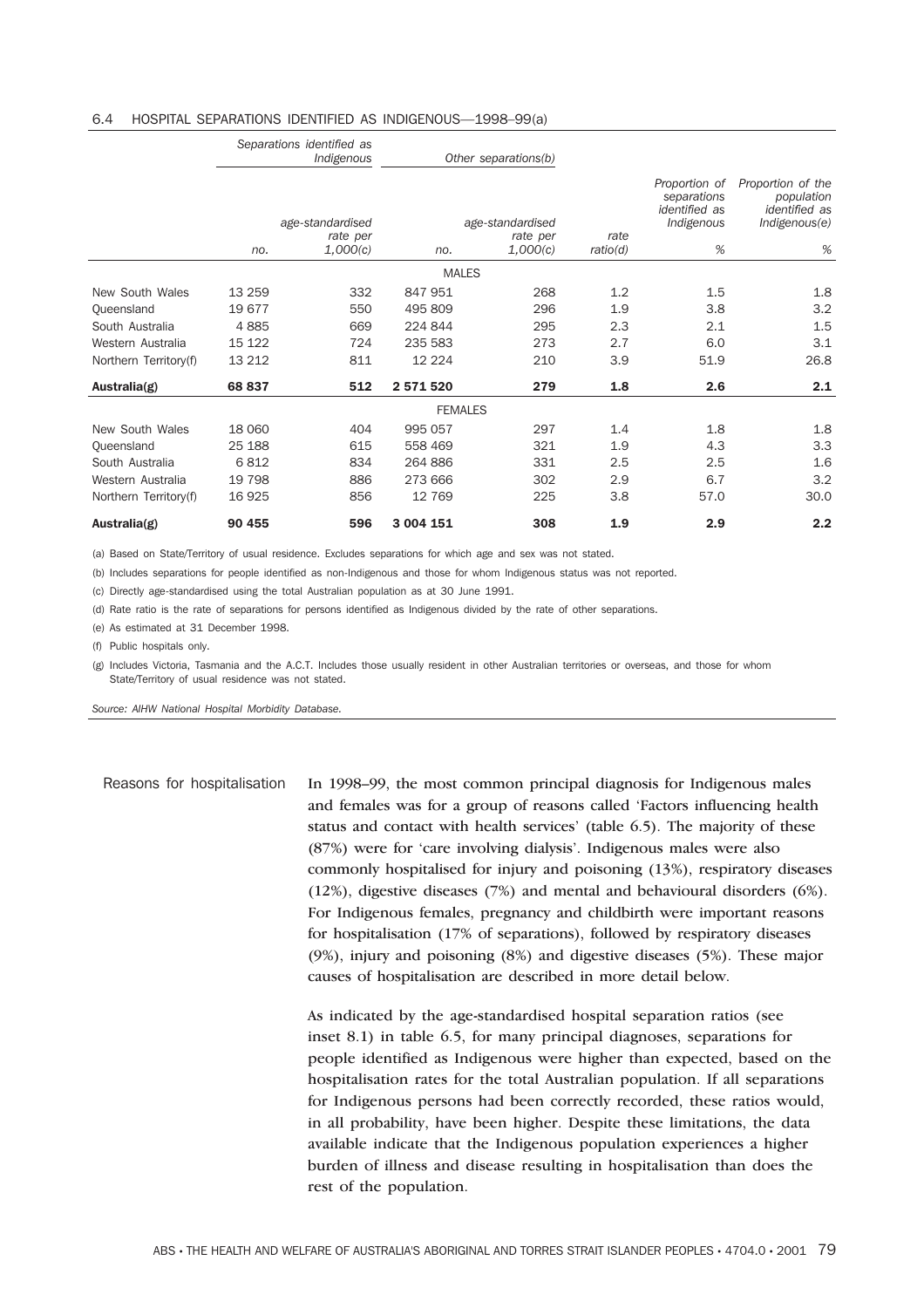#### 6.5 HOSPITAL SEPARATIONS IDENTIFIED AS INDIGENOUS, BY CAUSE—1998–99(a)

|                                                                                                   | <b>Separations</b><br>identified as<br>Indigenous |         | Age-standardised<br>hospital separation<br>ratio(b) |         | Proportion of total<br>separations |         |
|---------------------------------------------------------------------------------------------------|---------------------------------------------------|---------|-----------------------------------------------------|---------|------------------------------------|---------|
|                                                                                                   | Males                                             | Females | <b>Males</b>                                        | Females | Males                              | Females |
|                                                                                                   | no.                                               | no.     | ratio                                               | ratio   | %                                  | %       |
| Certain infectious and parasitic diseases                                                         | 2 5 0 4                                           | 2 4 9 2 | 2.1                                                 | 2.1     | 3.6                                | 2.8     |
| Neoplasms                                                                                         | 861                                               | 1 4 0 5 | 0.5                                                 | 0.6     | 1.3                                | 1.6     |
| Diseases of the blood & blood-forming organs & certain diseases<br>involving the immune mechanism | 252                                               | 479     | 0.5                                                 | 1.0     | 0.4                                | 0.5     |
| Endocrine, nutritional & metabolic disease                                                        | 1 2 4 7                                           | 1601    | 3.4                                                 | 3.0     | 1.8                                | 1.8     |
| Mental and behavioural disorders                                                                  | 4 0 0 2                                           | 3 3 5 0 | 2.0                                                 | 1.5     | 5.8                                | 3.7     |
| Diseases of the nervous system                                                                    | 1779                                              | 1 1 1 1 | 1.8                                                 | 1.2     | 2.6                                | 1.2     |
| Diseases of the eye and adnexa                                                                    | 572                                               | 682     | 1.0                                                 | 1.0     | 0.8                                | 0.8     |
| Diseases of the ear and mastoid process                                                           | 959                                               | 943     | 0.9                                                 | 1.2     | 1.4                                | 1.0     |
| Diseases of the circulatory system                                                                | 3 1 5 1                                           | 3026    | 1.7                                                 | 2.1     | 4.6                                | 3.5     |
| Diseases of the respiratory system                                                                | 8072                                              | 7986    | 2.0                                                 | 2.4     | 11.7                               | 8.8     |
| Diseases of the digestive system                                                                  | 4806                                              | 4601    | 1.0                                                 | 0.9     | 7.0                                | 5.1     |
| Diseases of the skin and subcutaneous tissue                                                      | 2 7 1 7                                           | 2 4 1 9 | 2.9                                                 | 3.0     | 4.0                                | 2.7     |
| Diseases of the musculoskeletal system and connective tissue                                      | 1764                                              | 1667    | 0.8                                                 | 0.9     | 2.6                                | 1.8     |
| Diseases of the genitourinary system                                                              | 1509                                              | 4686    | 1.0                                                 | 1.1     | 2.2                                | 5.2     |
| Pregnancy, childbirth and the puerperium                                                          | $\ddot{\phantom{0}}$                              | 15 0 18 | $\sim$ $\sim$                                       | 1.4     | $\ddotsc$                          | 16.6    |
| Certain conditions arising in the perinatal period                                                | 1054                                              | 934     | 0.9                                                 | 1.0     | 1.5                                | 1.0     |
| Congenital malformations, deformations and chromosomal<br>abnormalities                           | 407                                               | 262     | 0.6                                                 | 0.5     | 0.6                                | 0.3     |
| Symptoms, signs and abnormal clinical & laboratory findings, nec(c)                               | 3 4 5 3                                           | 3921    | 1.6                                                 | 1.5     | 5.0                                | 4.3     |
| Injury, poisoning and certain other consequences of external causes                               | 9039                                              | 7077    | 1.8                                                 | 2.4     | 13.1                               | 7.8     |
| Factors influencing health status and contact with health services(d)                             |                                                   |         |                                                     |         |                                    |         |
| Care involving dialysis                                                                           | 18 215                                            | 22 871  | 6.6                                                 | 10.9    | 26.5                               | 25.3    |
| Other                                                                                             | 2 4 4 7                                           | 3918    | 0.7                                                 | 0.9     | 3.6                                | 4.3     |
| Total                                                                                             | 20 662                                            | 26 789  | 3.3                                                 | 4,3     | 30.0                               | 29.6    |
| All causes (excluding dialysis)(e)                                                                | 50 625                                            | 67 585  | 1.4                                                 | 1.4     | 73.5                               | 74.7    |
| All causes (including dialysis)(e)                                                                | 68 840                                            | 90 456  | 1.8                                                 | 1.8     | 100.0                              | 100.0   |

(a) Includes data from public and most private hospitals. Exclude separations for which sex was not stated. Categories are based on the International Statistical Classification of Diseases and Related Health Problems, 10th Revision, Australian Modification (ICD–10-AM) (National Centre for Classification in Health 2000).

(b) Age-standardised hospital separation ratio is calculated as hospital separations for persons identified as Indigenous divided by expected separations, based on all-Australian rates.

(c) Includes signs, symptoms and abnormal results of clinical or other investigative procedures that do not point conclusively to a specific diagnosis.

(d) Includes hospitalisation for care involving dialysis, chemotherapy, radiotherapy, circumstances related to reproduction, organ donation, vaccination, convalescence, or for discussion of a problem that is affecting a person's health but not currently causing illness.

(e) Total includes separations for which information on principal diagnosis was not stated.

*Source: AIHW National Hospital Morbidity Database.*

#### Age-specific hospital separation rates Hospital separation rates for Indigenous males and females exceeded the all-Australian rates in every age group (graph 6.6). After excluding separations involving dialysis, the differences were greatly reduced, particularly for the age groups 35–44 and above (graph 6.7).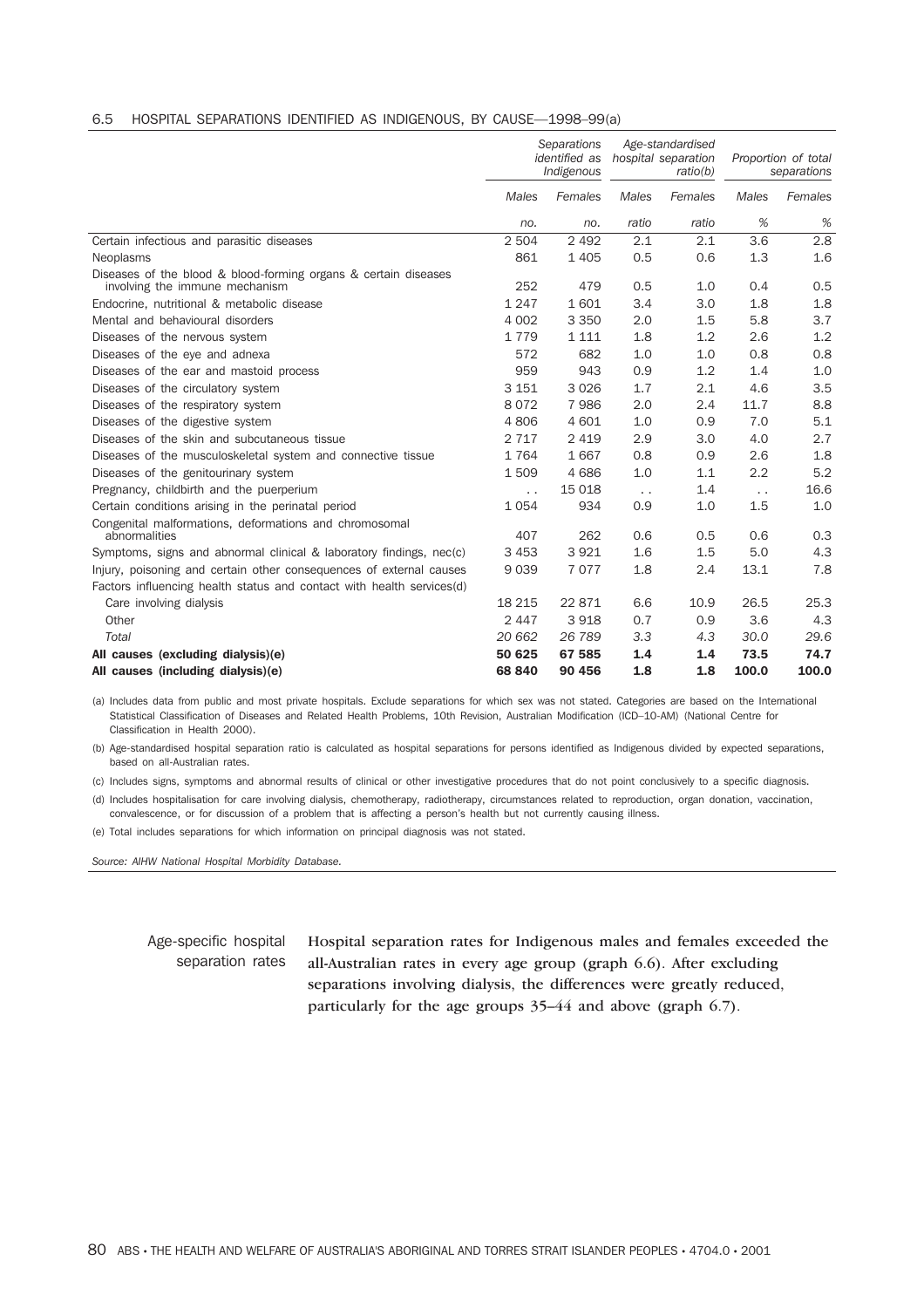

(a) Data are from public and most private hospitals. (b) Per 1,000 population.

*Source: AIHW National Hospital Morbidity Database.*



*Source: AIHW National Hospital Morbidity Database.*

Injury or poisoning In 1998–99, there were over 16,000 separations among patients identified as Indigenous with a principal diagnosis of injury or poisoning (table 6.5). Graph 6.8 shows that the rates at which Indigenous people were hospitalised for injury or poisoning varied greatly with age, and that Indigenous people aged 25–34 were most at risk.

> Separations with a principal diagnosis of injury or poisoning are generally accompanied by a code which indicates the external cause of the injury. In 1998–99, over 20% of injury separations for Indigenous males and almost 30% for Indigenous females were recorded with an external cause of assault (graph 6.9). There were six times as many separations for assault for Indigenous males as expected, based on hospitalisation rates for the total population, and nearly 19 times as many as expected for Indigenous females.

ABS • THE HEALTH AND WELFARE OF AUSTRALIA'S ABORIGINAL AND TORRES STRAIT ISLANDER PEOPLES • 4704.0 • 2001 81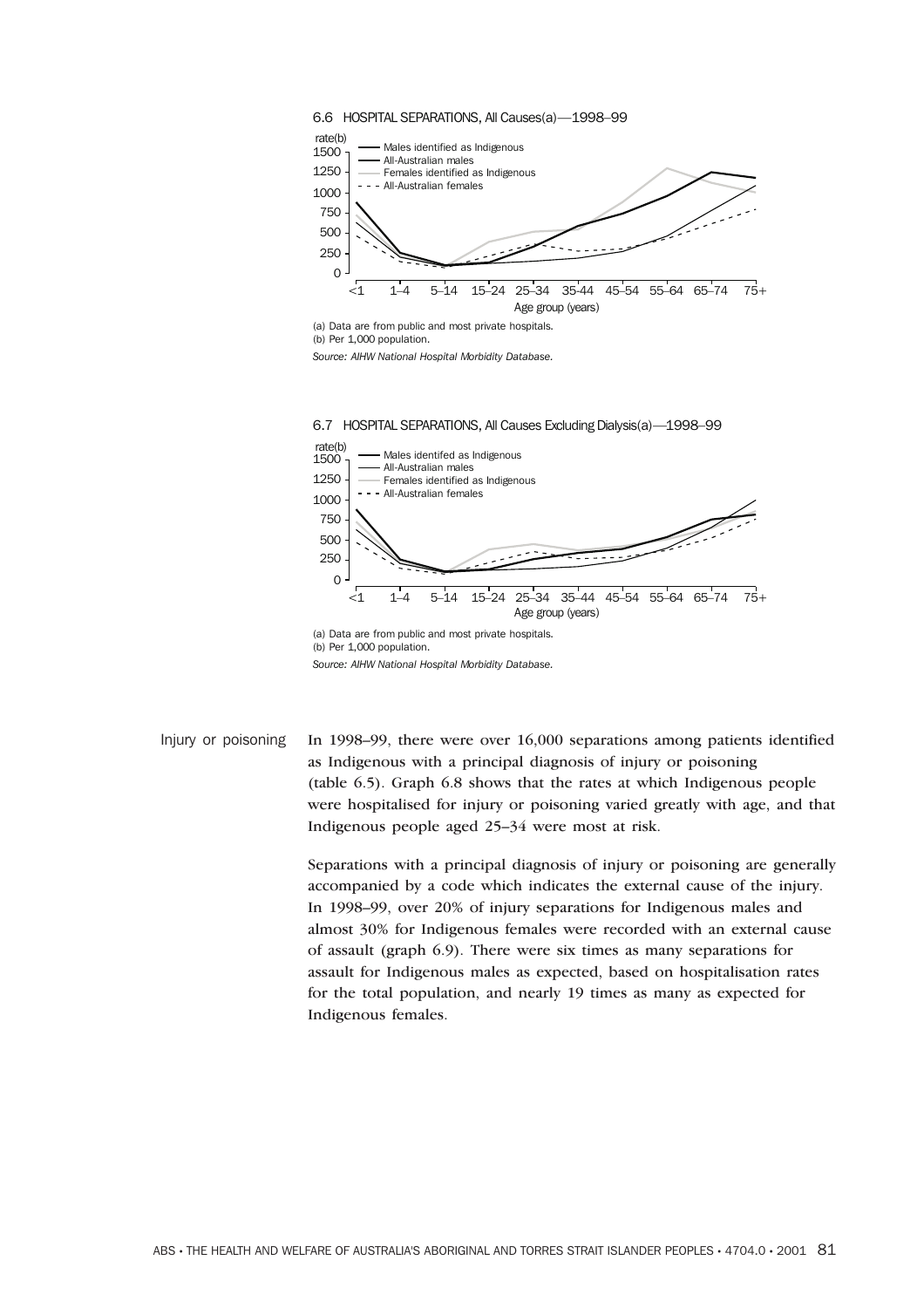



(a) Data are from public and most private hospitals.

*Source: AIHW National Hospital Morbidity Database.*



(a) Data are from public and most private hospitals. Cause of injury is based on the first reported external cause where the principal diagnosis was 'Injury, poisoning and certain other consequences of external causes'.

(b) Includes injuries due to accidental contact with machinery or other objects, accidental discharge from firearms, explosions, & exposure to noise.

*Source: AIHW National Hospital Morbidity Database.*

Diseases of the respiratory system In 1998–99, there were over 16,000 separations among patients recorded as Indigenous with a principal diagnosis of respiratory disease, about twice as many as would be expected based on rates for the total population (table 6.5). Hospitalisation for respiratory diseases affected the very young in both the Indigenous and the total population although the rates for infants identified as Indigenous were higher than those for all Australians. Indigenous people were also more likely to be hospitalised for respiratory diseases than the total population from the age of about 35 onwards (graph 6.10).

Influenza and pneumonia, and chronic lower respiratory tract diseases (including asthma) were the most common types of respiratory diseases resulting in hospital admission. There were about five times as many separations as expected for influenza and pneumonia for both Indigenous males and females, and about twice as many as expected for chronic lower respiratory disease.

<sup>(</sup>b) Per 1,000 population.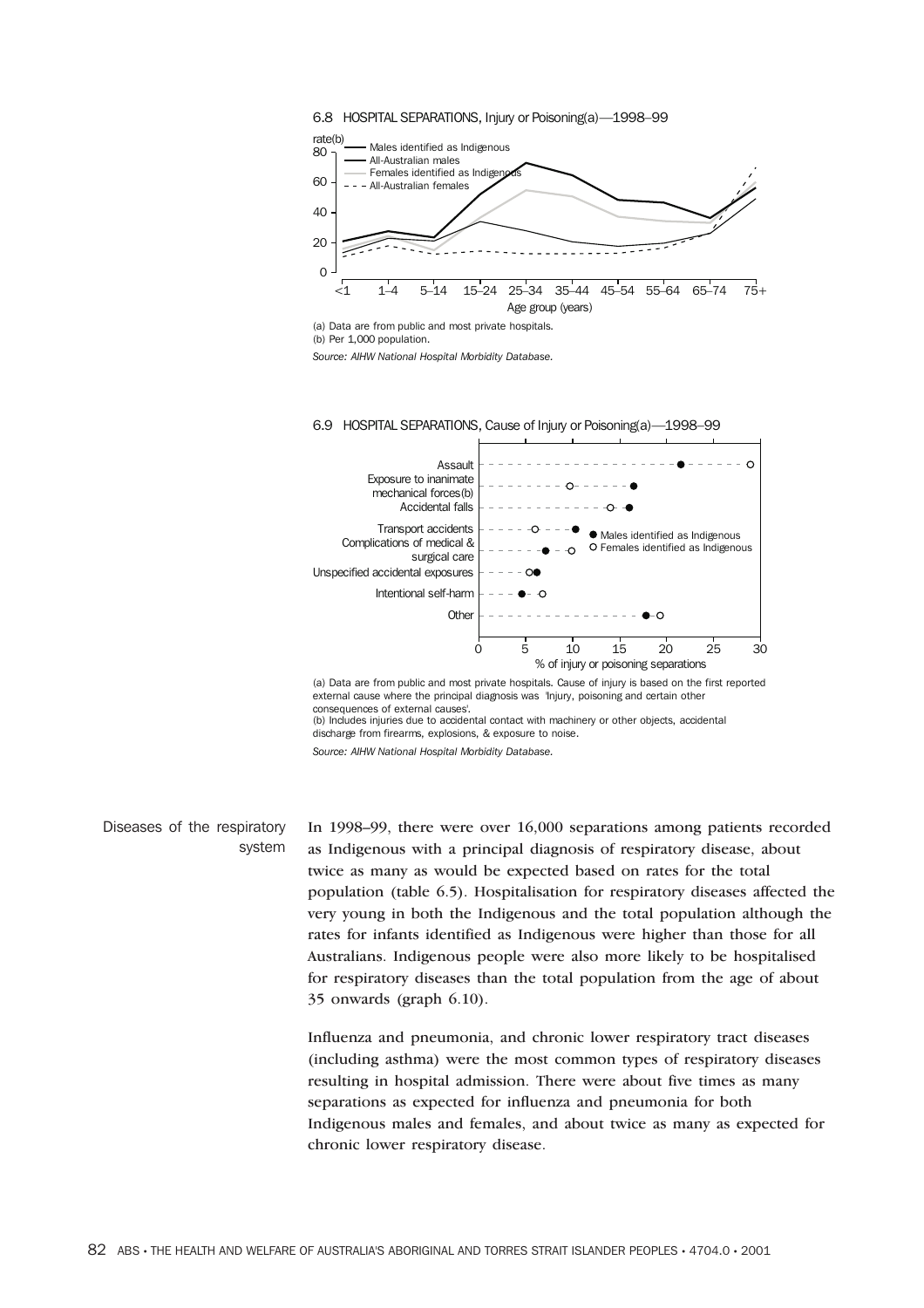



Mental and behavioural disorders There were about 7,400 separations for mental and behavioural disorders among patients identified as Indigenous, twice as many as expected for Indigenous males and 1.5 times as many as expected for Indigenous females (table 6.5). Admission to hospital for mental and behavioural disorders occurred most frequently among Indigenous people aged 25–34 years (graph 6.11). See the above section on mental health for more details. 6.11 HOSPITAL SEPARATIONS, Mental and Behavioural Disorders(a)— 1998–99 <1 1–4 5–14 15–24 25–34 35–44 45–54 55–64 65–74 75+ rate(b)<br>50 - $\mathcal{C}$ 10 20 30 40 Males identified as Indigenous All-Australian males Females identified as Indigen All-Australian females

> (a) Data are from public and most private hospitals. (b) Per 1,000 population.



Diseases of the digestive system In 1998–99, diseases of the digestive system accounted for 9,400 separations among patients identified as Indigenous (table 6.5). Indigenous people were hospitalised for these conditions at rates similar to those experienced by the total population (graph 6.12).

> Diseases of the gallbladder, biliary tract and pancreas, and diseases of the oesophagus, stomach and duodenum, were the most common types of digestive disease requiring hospital admission of Indigenous people.

Age group (years)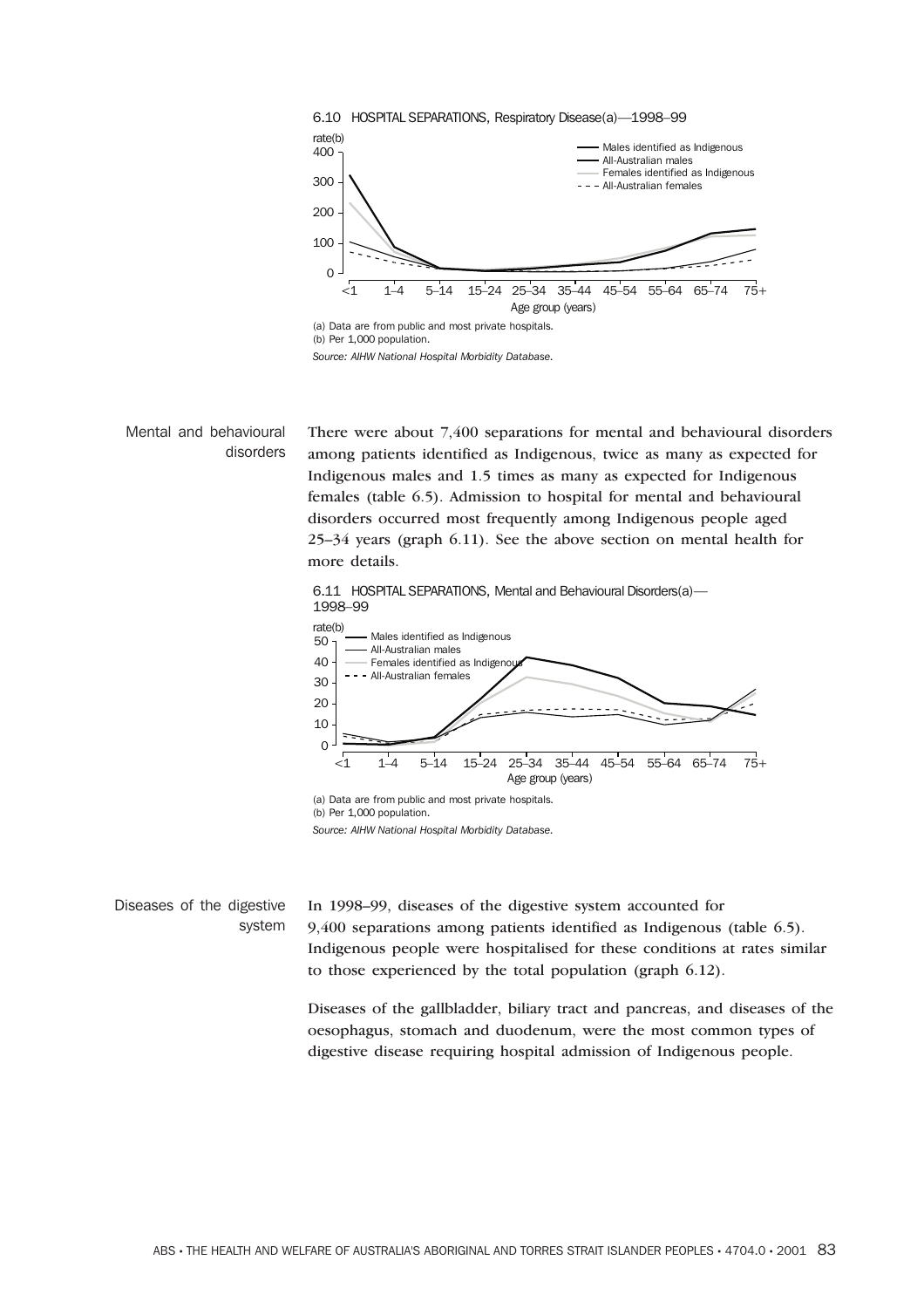



Pregnancy and childbirth There were 15,000 separations for pregnancy and childbirth among women identified as Indigenous in 1998–99, representing 17% of all separations for females identified as Indigenous (table 6.5). This was 1.4 times as many separations as expected for Indigenous females, based on rates for the total population. Graph 6.13 shows that Indigenous mothers have their babies at younger ages than mothers in the general population. Data presented here are for mothers who have their babies in hospital. For more information about Indigenous mothers and their babies, see Chapter 5.





*Source: AIHW National Hospital Morbidity Database.*

Hospital procedures There were 4.4 million principal procedures (see Glossary) performed in hospitals in 1998–99, of which 2.1% were recorded among patients identified as Indigenous (table 6.14).

> On a population basis, the likelihood of an Indigenous person undergoing a principal procedure in hospital was greater nationally, and in the jurisdictions of Queensland, South Australia, Western Australia, and the Northern Territory than it was for other patients (table 6.14). However, Indigenous people who were hospitalised were less likely to undergo a principal procedure than other hospitalised people. Of the 159,292 hospital separations for people identified as Indigenous (table 6.4), 59% had a principal procedure recorded, compared with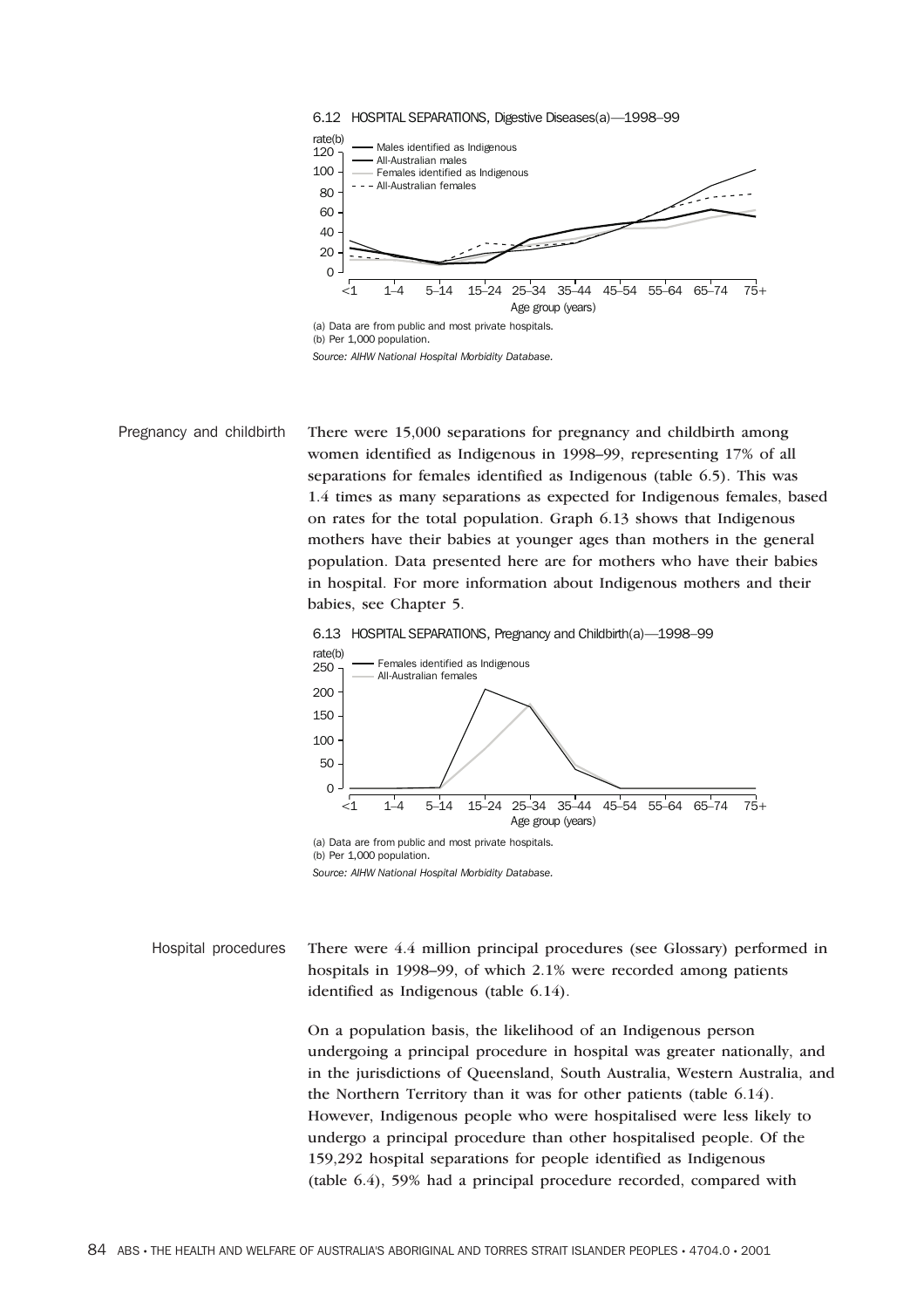#### Hospital procedures *continued* 78% for the rest of the population. This difference holds regardless of age, jurisdiction, or reason for hospitalisation (with the exception of dialysis). The reasons why Aboriginal and Torres Strait Islander people who entered hospital were less likely to have a principal procedure recorded are not known. This issue has been noted previously and needs further investigation (Cunningham & Beneforti 2000).

### 6.14 SEPARATIONS WITH A PRINCIPAL PROCEDURE RECORDED(a)—1998–99

|                               |                | Separations identified as<br>Indigenous  |                    | Other separations(b)                     |                 |                                                                         |                                                                                |
|-------------------------------|----------------|------------------------------------------|--------------------|------------------------------------------|-----------------|-------------------------------------------------------------------------|--------------------------------------------------------------------------------|
|                               | no.            | age-standardised<br>rate per<br>1,000(c) | no.                | age-standardised<br>rate per<br>1,000(c) | rate $ratio(d)$ | Proportion of<br>separations<br><i>identified</i> as<br>Indigenous<br>% | Proportion of<br>the population<br><i>identified</i> as<br>Indigenous<br>% (e) |
|                               |                |                                          | <b>MALES</b>       |                                          |                 |                                                                         |                                                                                |
| New South Wales               | 6 2 2 4        | 176                                      | 653 619            | 205                                      | 0.9             | 0.9                                                                     | 1.8                                                                            |
| Oueensland<br>South Australia | 10 936<br>2911 | 331<br>448                               | 377 646<br>172 518 | 225<br>224                               | 1.5<br>2.0      | 2.8<br>1.7                                                              | 3.2<br>1.5                                                                     |
| Western Australia             | 8 3 9 6        | 429                                      | 186 254            | 215                                      | 2.0             | 4.3                                                                     | 3.1                                                                            |
| Northern Territory(f)         | 9928           | 670                                      | 8989               | 158                                      | 4.2             | 52.5                                                                    | 26.8                                                                           |
| Australia(g)                  | 39 998         | 327                                      | 2 001 290          | 216                                      | 1.5             | 2.0                                                                     | 2.1                                                                            |
|                               |                |                                          | <b>FEMALES</b>     |                                          |                 |                                                                         |                                                                                |
| New South Wales               | 9 7 5 5        | 230                                      | 771 027            | 228                                      | 1.0             | 1.2                                                                     | 1.8                                                                            |
| Queensland                    | 14 266         | 371                                      | 426 861            | 244                                      | 1.5             | 3.2                                                                     | 3.3                                                                            |
| South Australia               | 4 4 1 4        | 601                                      | 202 577            | 253                                      | 2.4             | 2.1                                                                     | 1.6                                                                            |
| Western Australia             | 11 114         | 536                                      | 216 670            | 239                                      | 2.2             | 4.9                                                                     | 3.2                                                                            |
| Northern Territory(f)         | 12 2 3 7       | 677                                      | 8886               | 160                                      | 4.2             | 57.9                                                                    | 30.0                                                                           |
| Australia(g)                  | 54 200         | 389                                      | 2 320 707          | 236                                      | 1.6             | 2.3                                                                     | 2.2                                                                            |

(a) Based on State/Territory of usual residence. Excludes separations for which age and sex was not stated.

(b) Includes separations for people identified as non-Indigenous and those for whom Indigenous status was not reported.

(c) Directly age-standardised using the total Australian population as at 30 June 1991.

(d) Rate ratio is the rate of separations with a procedure among people identified as Indigenous divided by the rate of separations with a procedure for all others.

(e) As estimated at 31 December 1998.

(f) Public hospitals only.

(g) Includes Victoria, Tasmania and the A.C.T. Includes those usually resident in other Australian territories or overseas, and those for whom State/Territory of usual residence was not stated.

*Source: AIHW National Hospital Morbidity Database.*

Types of principal procedure The most common types of principal procedure recorded for separations for persons identified as Indigenous in 1998–99 were procedures on the urinary system, the majority of which were for haemodialysis (table 6.15). Some 46% of principal procedures for Indigenous males, and 43% for Indigenous females, were for haemodialysis, a procedure which artificially performs the work of the kidneys in end stage renal disease patients. For more detail on haemodialysis procedures and end stage renal disease, see the section in this chapter on kidney disease.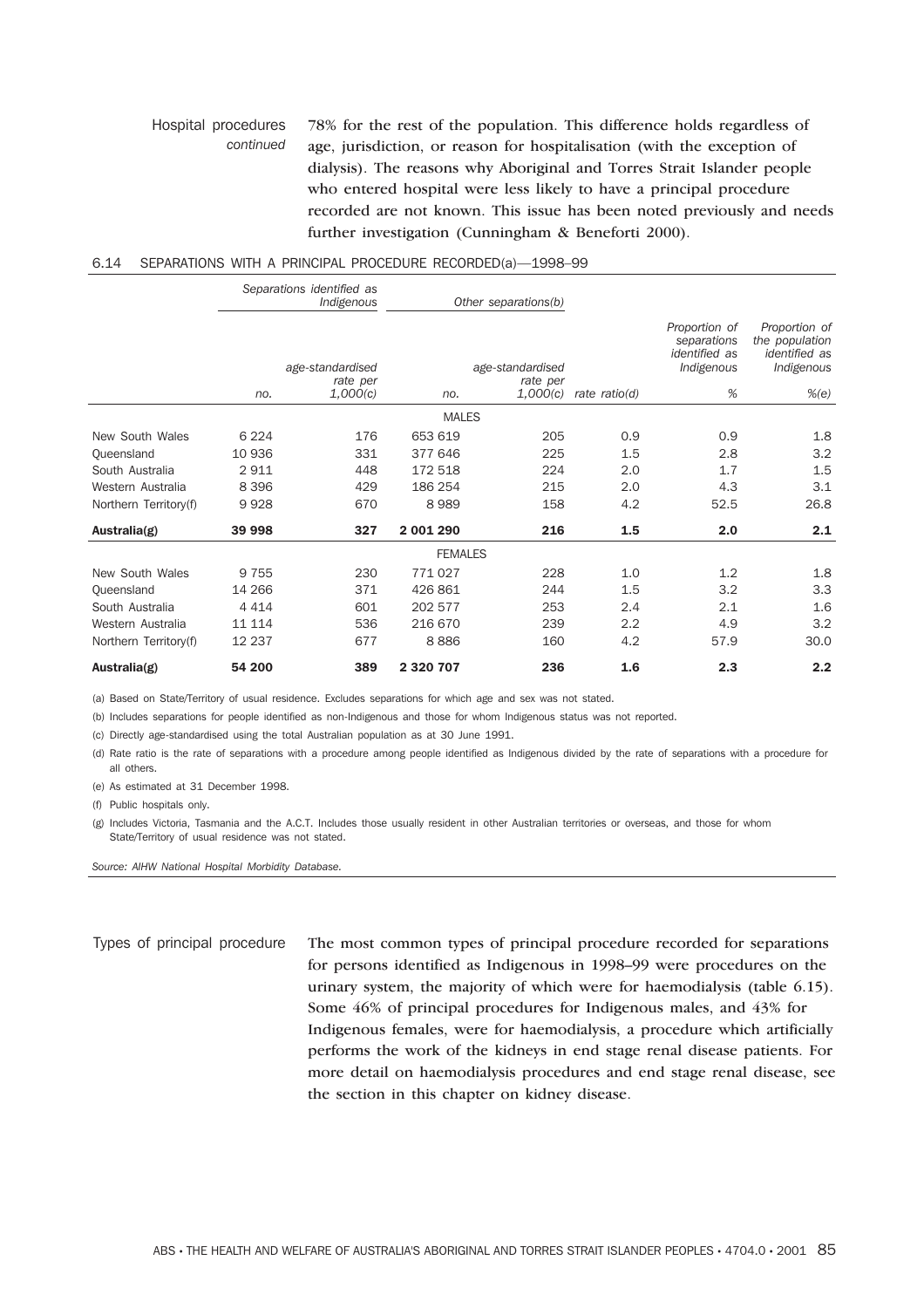Types of principal procedure *continued* Other types of principal procedures commonly performed on Indigenous male patients were procedures on the musculoskeletal system (8%), 'non-invasive, cognitive and interventions not elsewhere classified' (7%), dermatological and plastic procedures (7%), and procedures on the digestive system (6%). For Indigenous females (after haemodialysis) obstetric procedures were the most commonly performed procedures, accounting for 12% of total separations with a principal procedure recorded. Other common types of procedures for Indigenous females were gynaecological procedures (7%), allied health interventions (6%), and procedures on the digestive system (5%).

## 6.15 TYPES OF PROCEDURES(a) RECORDED FOR SEPARATIONS IDENTIFIED AS INDIGENOUS(b)—1998–99

|                                                     | Separations for patients<br>identified as Indigenous |           | Age-standardised<br>hospital separation<br>ratio(c) |                      | Proportion of total<br>separations |                      |
|-----------------------------------------------------|------------------------------------------------------|-----------|-----------------------------------------------------|----------------------|------------------------------------|----------------------|
|                                                     | <b>Males</b>                                         | Females   | <b>Males</b>                                        | Females              | Males                              | Females              |
|                                                     | no.                                                  | no.       | ratio                                               | ratio                | %                                  | %                    |
| Procedures on the nervous system                    | 554                                                  | 559       | 0.8                                                 | 0.7                  | 1.4                                | 1.0                  |
| Procedures on the endocrine system                  | 15                                                   | 60        | 0.5                                                 | 0.6                  | $\hspace{0.1mm}-\hspace{0.1mm}$    | 0.1                  |
| Procedures on the eye and adnexa                    | 534                                                  | 601       | 0.9                                                 | 0.9                  | 1.3                                | 1.1                  |
| Procedures on the ear and mastoid process           | 651                                                  | 623       | 0.7                                                 | 0.9                  | 1.6                                | 1.2                  |
| Procedures on the nose, mouth and pharynx           | 482                                                  | 482       | 0.4                                                 | 0.4                  | 1.2                                | 0.9                  |
| <b>Dental Services</b>                              | 617                                                  | 665       | 0.6                                                 | 0.5                  | 1.5                                | 1.2                  |
| Procedures on the respiratory system                | 634                                                  | 468       | 1.4                                                 | 1.5                  | 1.6                                | 0.9                  |
| Procedures on the cardiovascular system             | 1042                                                 | 981       | 1.0                                                 | 1.2                  | 2.6                                | 1.8                  |
| Procedures on blood and blood-forming organs        | 97                                                   | 102       | 0.6                                                 | 0.7                  | 0.2                                | 0.2                  |
| Procedures on the digestive system                  | 2474                                                 | 2846      | 0.6                                                 | 0.6                  | 6.2                                | 5.3                  |
| Procedures on the urinary system                    |                                                      |           |                                                     |                      |                                    |                      |
| Haemodialysis                                       | 18 26 1                                              | 23 148    | 6.6                                                 | 11.0                 | 45.6                               | 42.7                 |
| Other                                               | 887                                                  | 780       | 1.1                                                 | 1.2                  | 2.2                                | 1.4                  |
| Total                                               | 19 148                                               | 23 928    | 5.3                                                 | 8.7                  | 47.9                               | 44.2                 |
| Procedures on the male genital organs               | 659                                                  | $\ddotsc$ | 0.5                                                 | $\ddot{\phantom{0}}$ | 1.7                                | $\ddot{\phantom{1}}$ |
| Gynaecological procedures                           | $\ddot{\phantom{0}}$                                 | 3967      | $\ddot{\phantom{0}}$                                | 0.8                  | $\ddot{\phantom{0}}$               | 7.3                  |
| Obstetric procedures                                | $\ddot{\phantom{0}}$                                 | 6 2 4 0   | $\ddot{\phantom{0}}$                                | 1.1                  | $\ddot{\phantom{0}}$               | 11.5                 |
| Procedures on the musculoskeletal system            | 3 1 3 0                                              | 1914      | 0.8                                                 | 0.8                  | 7.8                                | 3.5                  |
| Dermatological and plastic procedures               | 2833                                                 | 2 3 5 4   | 1.4                                                 | 1.3                  | 7.1                                | 4.3                  |
| Procedures on the breast                            | 10                                                   | 296       | 0.3                                                 | 0.5                  | $\overline{\phantom{m}}$           | 0.6                  |
| Chemotherapeutic and radiation oncology procedures  | 351                                                  | 545       | 0.3                                                 | 0.4                  | 0.9                                | 1.0                  |
| Non-invasive, cognitive and interventions n.e.c.(d) | 2865                                                 | 2822      | 1.0                                                 | 1.1                  | 7.2                                | 5.2                  |
| Imaging services                                    | 1564                                                 | 1619      | 1.2                                                 | 1.4                  | 3.9                                | 3.0                  |
| Allied health interventions(e)                      | 2 3 3 8                                              | 2981      | 1.7                                                 | 1.7                  | 5.9                                | 5.5                  |
| <b>Total (excluding dialysis)</b>                   | 21 737                                               | 31 052    | 0.9                                                 | 0.9                  | 54.3                               | 57.3                 |
| <b>Total (including dialysis)</b>                   | 39 998                                               | 54 200    | 1.4                                                 | 1.5                  | 100.0                              | 100.0                |

(a) Refers to the principal procedure performed.

(b) Includes data from public and most private hospitals. Categories are based on the International Statistical Classification of Diseases, 10th Revision, Australian Modification (ICD–10-AM) (National Centre for Classification in Health 2000).

(c) Age-standardised hospital separation ratio is calculated as separations with a principal procedure for people identified as Indigenous divided by expected separations with a principal procedure, based on all-Australian rates.

(d) Includes diagnostic assessments and investigations, counselling, alcohol and drug rehabilitation,skills training in relation to learning and movement, immunisations, and therapeutic interventions.

(e) Includes physiotherapy, social work and speech pathology among others.

*Source: AIHW. National Hospital Morbidity Database.*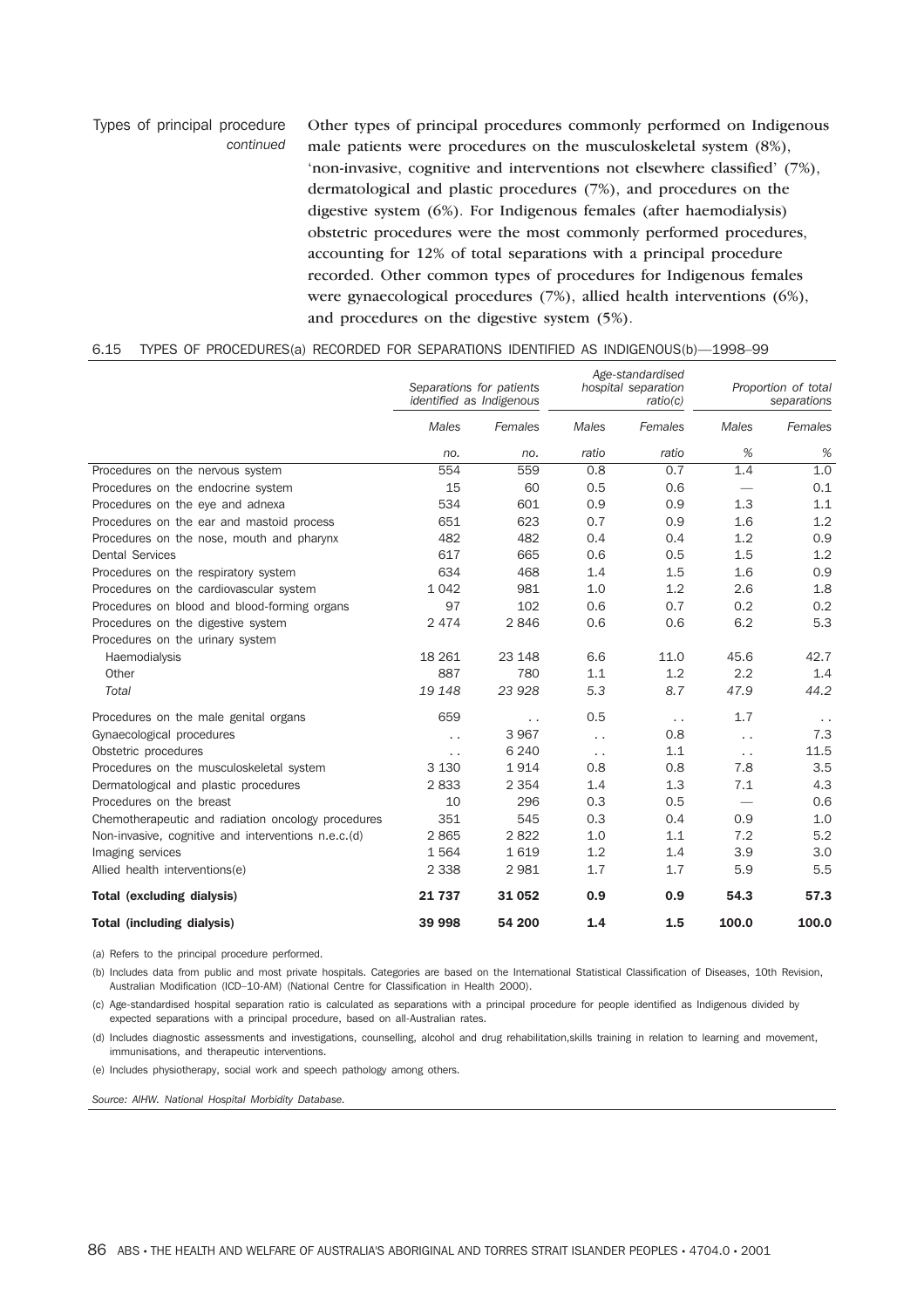Age-specific rates for principal procedures The age-specific rates for principal procedures were higher for males and females identified as Indigenous than for all-Australians, in most adult age groups (graph 6.16). After excluding haemodialysis procedures, the differences were much reduced, particularly for the age groups 35–44 and above (graph 6.17).



(a) Refers to separations with a principal procedure recorded. Data are from public and most private hospitals. (b) Per 1,000 population.

*Source: AIHW Natonal Hospital Morbidity Database.*



(a) Refers to separations with a principal procedure recorded. Data are from public and most private hospitals

(b) Per 1,000 population.

*Source: AIHW National Hospital Morbidity Database.*

KIDNEY DISEASE Risk factors for kidney disease include diabetes, high blood pressure, infections, low birthweight and obesity, all of which are more common among Indigenous people than among non-Indigenous people (ABS & AIHW 1999). Kidney disease affects a relatively small number of people, but has a severe impact on the quality of life of those affected and their carers. Also, the cost of treatment of kidney disease (e.g. haemodialysis) is very high. The 1999 edition of this publication included a special feature chapter on kidney disease. The current edition includes updated information about people with end stage renal disease (ESRD), as well as data on the mortality and hospitalisation of Indigenous people with renal failure.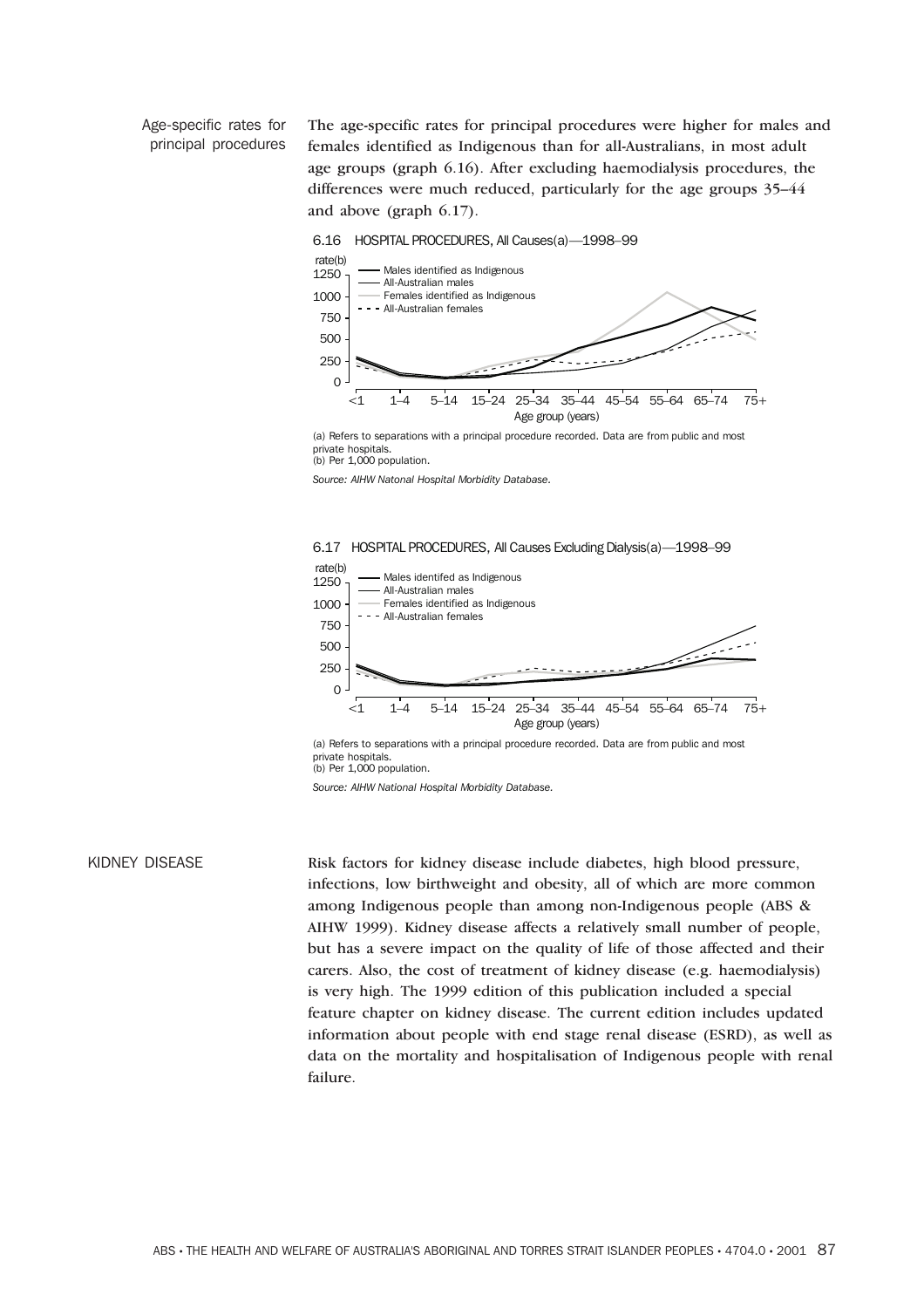KIDNEY DISEASE *continued* People with ESRD require dialysis or a kidney transplant for survival. These patients are registered with the Australian and New Zealand Dialysis and Transplant Registry (ANZDATA). In 1999, there were 642 registrations for patients who identified as Aboriginal and/or Torres Strait Islander, including new and continuing patients (ANZDATA). Of these, 82% were receiving dialysis treatment, and the remainder (18%) had functioning transplants. In contrast, 46% of all patients registered had a functioning transplant. Some of the reasons Indigenous patients are less likely to receive a transplant include having multiple illnesses, being less likely to find a suitable donor, or being too ill to undergo the surgery required to receive a transplant (ABS & AIHW 1999).

> Indigenous patients with ESRD are more likely to be younger than non-Indigenous patients with the disease (graph 6.18). Just under 70% of new and continuing Indigenous patients were under 55 years of age, compared with 51% of non-Indigenous patients (ANZDATA).



6.18 AGE DISTRIBUTION OF END STAGE RENAL DISEASE PATIENTS(a)—

(b) Figures for 1999 updated 30 September 2000.

*Source: The data reported here have been supplied by the Australian and New Zealand Dialysis and Transplant Registry. The interpretation and reporting of these data are the responsibility of the authors and should not be seen as the official policy or interpretation of the Australia and New Zealand Dialysis and Transplant Registry.*

There were 1,735 new ESRD patients in 1999, of whom 8.7% (151) were identified as Indigenous (table 6.19) (ANZDATA). The total number of new patients has been increasing yearly (Disney et al. 2000) and the proportion of Indigenous patients continues to exceed the proportion of Indigenous people in the population. The median age of new Indigenous patients in 1999 was 50 years, compared with a median age of 61 years for all patients (ANZDATA, Disney et al. 2000). Nearly 64% of new Indigenous patients were female, compared with 40% of new non-Indigenous patients.

The Northern Territory and Queensland had the highest numbers of new Indigenous patients in 1999, followed by Western Australia (table 6.19). These three jurisdictions together accounted for 78% of all new Indigenous patients. As with other datasets, the level of identification of Indigenous status is likely to vary between jurisdictions, therefore comparisons between jurisdictions should be treated with caution.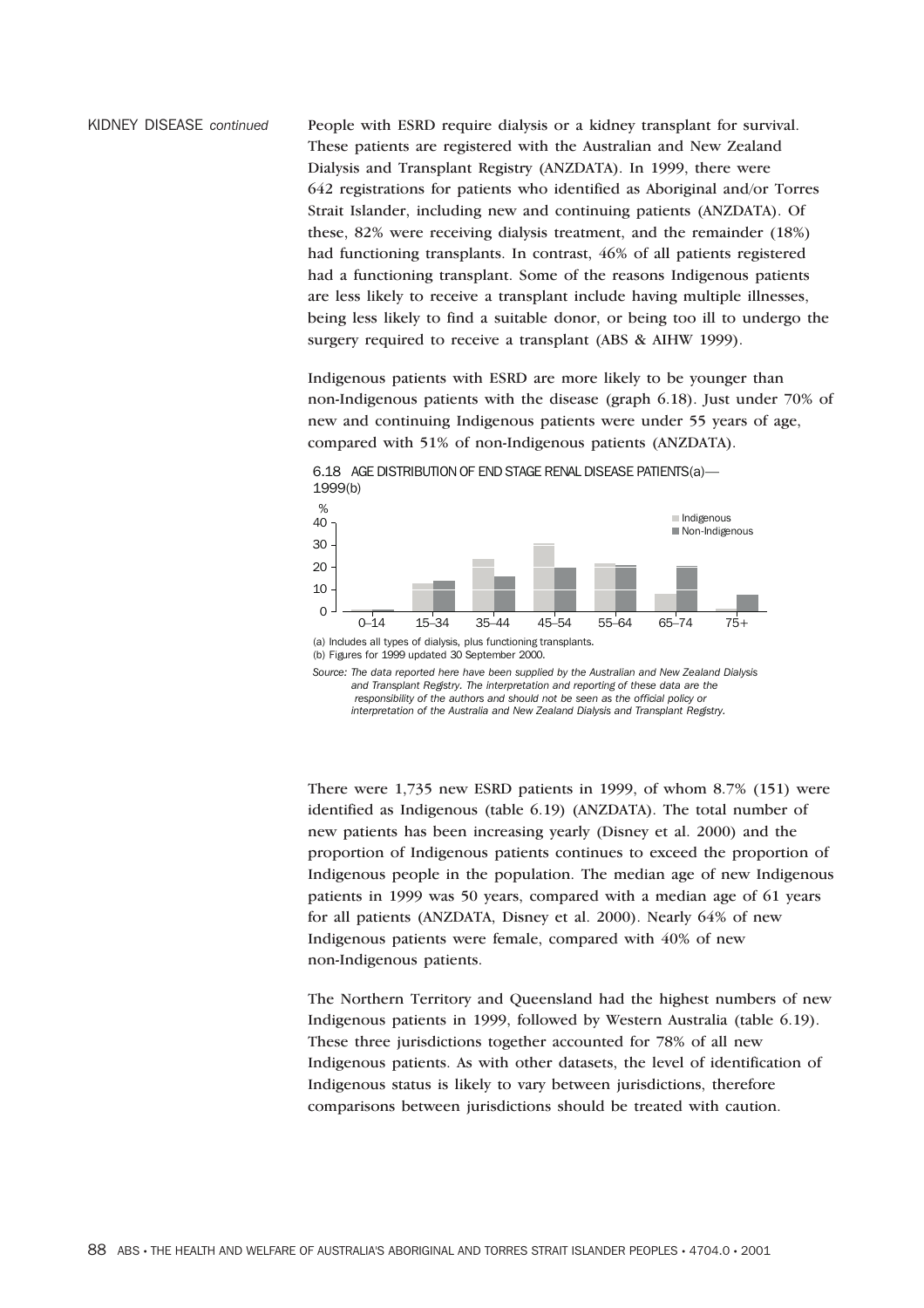|                  | NSW(b) | Old | <b>SA</b>      | <b>WA</b> | ΝT | Australia(c) |
|------------------|--------|-----|----------------|-----------|----|--------------|
|                  |        |     | <b>MALES</b>   |           |    |              |
| Total (no.)      | 339    | 158 | 88             | 112       | 15 | 1 0 0 1      |
| Indigenous (no.) | 10     | 16  | 5              | 11        | 12 | 55           |
| Indigenous (%)   | 3      | 10  | 6              | 10        | 80 | 6            |
|                  |        |     | <b>FEMALES</b> |           |    |              |
| Total (no.)      | 232    | 149 | 53             | 86        | 37 | 734          |
| Indigenous (no.) | 8      | 26  | 5              | 20        | 33 | 96           |
| Indigenous (%)   | 3      | 9   | 11             | 23        | 89 | 13           |

### 6.19 END STAGE RENAL DISEASE—NEW PATIENTS IDENTIFIED AS INDIGENOUS  $-1999(a)$

(a) Updated figures as at 30th September 2000.

(b) Includes Australian Capital Territory.

(c) Includes Victoria and Tasmania, due to small numbers of cases.

*Source: The data reported here have been supplied by the Australia and New Zealand Dialysis and Transplant Registry. The interpretation and reporting of these data are the responsibility of the authors and should not be seen as the official policy or interpretation of the Australia and New Zealand Dialysis and Transplant Registry.*

KIDNEY DISEASE *continued* Research has shown that ESRD incidence among Indigenous people in remote areas is 30 times higher than the total national incidence of ESRD. In urban areas, the incidence of ESRD among Indigenous people is much lower, but still higher than the national incidence rate (Cass et al. 2001).

Hospital visits for renal failure In 1998–99, there were 279 hospital separations of Indigenous males for renal failure, including ESRD. (This excludes hospital separations where the principal diagnosis was 'care involving dialysis'). After adjusting for age, the numbers of separations for renal failure for Indigenous males was about five times higher than expected. For Indigenous females, 420 separations were recorded for renal failure, which was seven times higher than expected, based on rates for the total Australian population. The higher numbers and ratios for Indigenous females compared with Indigenous males with renal failure reflect the higher numbers of Indigenous females on the ANZDATA registry.

> Graph 6.20 shows that the rates of hospitalisation for renal failure among Indigenous males and females aged 25 and over greatly exceed those for the total Australian population.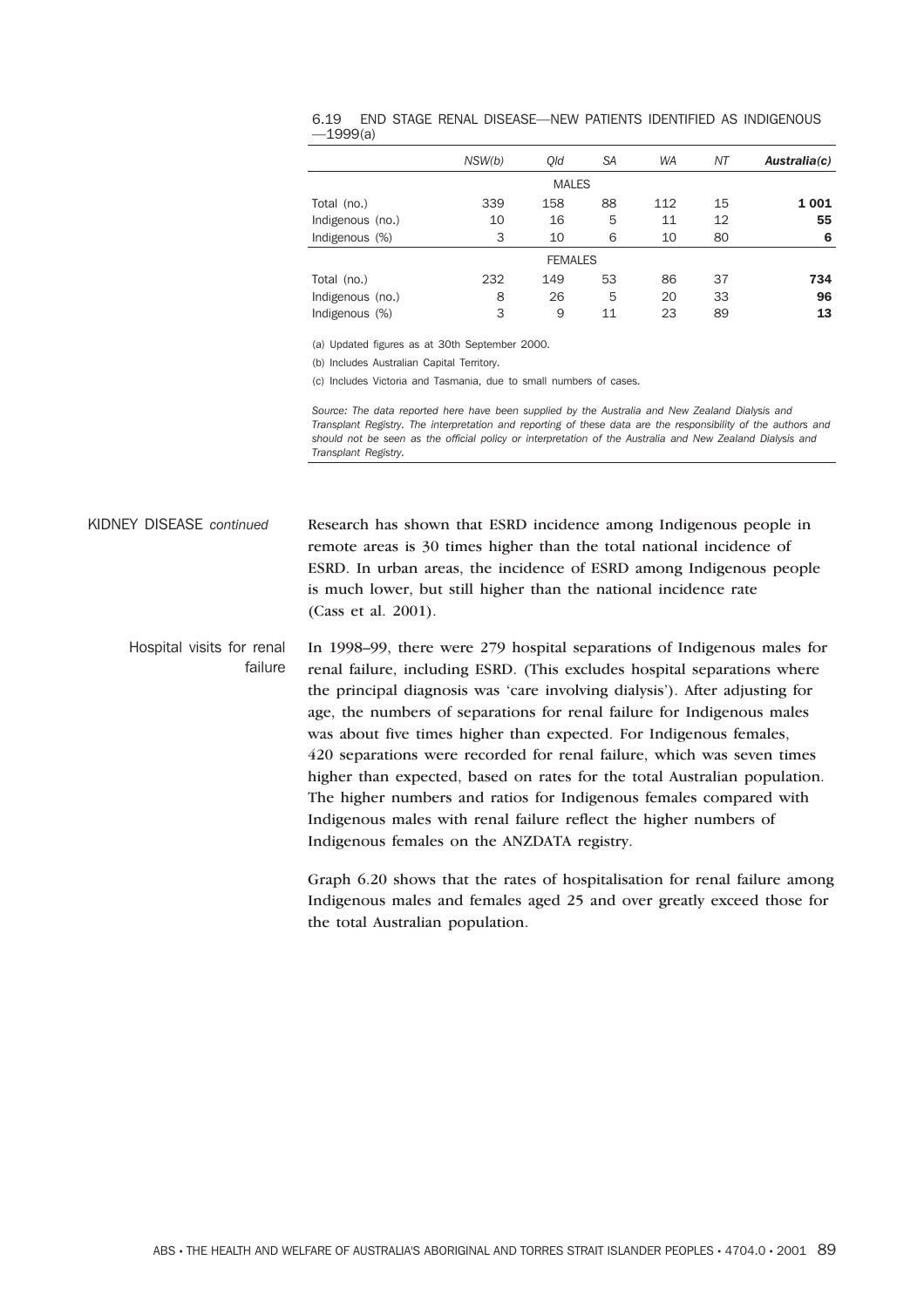

(a) Data are from public and most private hospitals. Based on principal diagnosis. Refers to acute and chronic renal failure, including end stage renal disease (ICD-10-AM codes N17-N19). Excludes separations where the principal diagnosis was 'care involving dialysis'. (b) Per 1,000 population.

*Source: AIHW National Hospital Morbidity Database.*

Haemodialysis procedures Some 44% of all principal procedures performed in hospital on Indigenous people in 1998–99 were for haemodialysis. There were over 41,000 separations for Indigenous persons with a haemodialysis procedure recorded (as a principal procedure), 56% of which were for Indigenous females. After adjusting for age, there were over six times as many procedures for haemodialysis as expected for Indigenous males, and eleven times as many for Indigenous females. The graph (6.21) depicts the sharp rise in rates for both Indigenous males and females for hospitalisation for haemodialysis from early adulthood. The highest rates were for Indigenous females, peaking in the 55–64 year old age group at around 800 procedures per 1,000 population. Patients with ESRD may be admitted several times a week for treatment. The majority of hospital admissions for haemodialysis are on a same-day basis.

> Haemodialysis is not the only kind of dialysis performed, but it is by far the most common. In 1999, about 70% of all Indigenous dialysis patients on the ANZDATA registry were receiving haemodialysis treatment in either a hospital or a hospital satellite unit (ANZDATA). The remainder were receiving either home-based haemodialysis treatment (6%), peritoneal dialysis treatment (hospital or home-based)(2%), or continuous ambulatory peritoneal dialysis treatment (home or hospital based) (22%) (ANZDATA). (See Glossary for an explanation of the different types of dialysis.)

6.21 HAEMODIALYSIS PROCEDURES(a)—1998–99



<sup>(</sup>a) Data are from public and most private hospitals. Based on the principal procedure performed. (b) Per 1,000 population. Patients may be admitted several times a week for haemodialysis treatment. Admission is usually on a same-day basis.

*Source: AIHW National Hospital Morbidity Database.*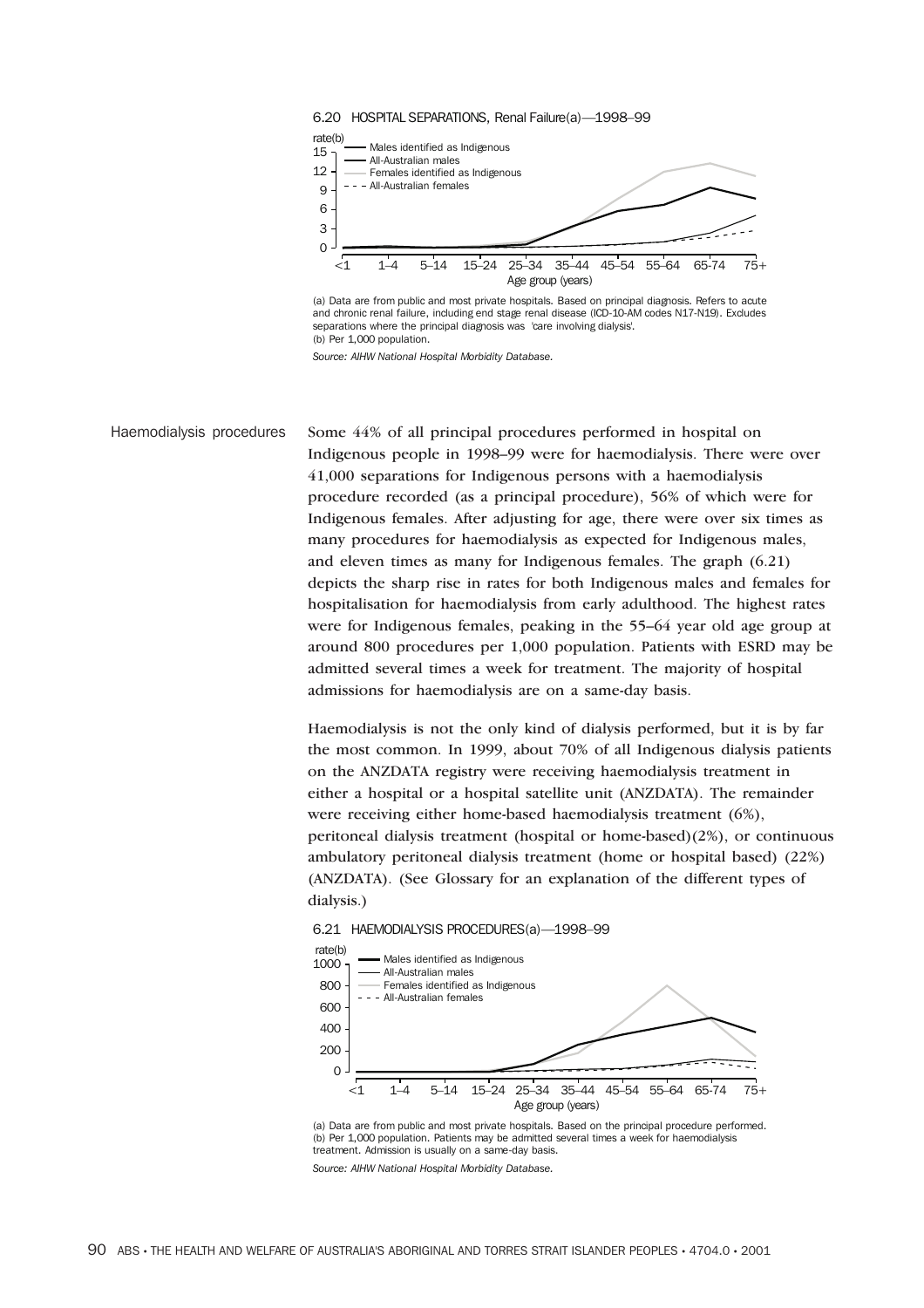Deaths from renal failure In 1997–99, in Queensland, South Australia, Western Australia and the Northern Territory, there were 78 deaths of Indigenous people with an underlying cause of renal failure, 64% of which were of Indigenous females. There were about five times as many deaths due to renal failure as expected for males identified as Indigenous and eight times as many for females identified as Indigenous, based on rates for the total population. In addition, renal failure was reported as an associated cause of death in 440 other deaths of Indigenous people, 124 of which had an underlying cause of diabetes (see Chapter 8).

> Inset 6.22 describes a program that has been successful in reducing rates of ESRD in the Indigenous population of Tiwi Islands, in the Northern Territory.

6.22 REDUCING PREMATURE DEATH AND RENAL FAILURE IN INDIGENOUS PEOPLE ON THE TIWI ISLANDS

There are very high rates of ESRD, cardiovascular disease (CVD), hypertension, and diabetes among the Indigenous population of the Tiwi Islands. To address these problems, a systematic treatment program was introduced in 1995. The aim of the program was to reduce the levels of hypertension in the population and modify the onset and progression of both renal and cardiovascular diseases.

The program has been run by the Tiwi people since soon after its inception, with support from medical practitioners, who make the initial assessments and decisions about treatment regimes, and with assistance from visiting nurses.

The program's non-medical methods include education about diet, exercise, health behaviours and medical treatment. Medical interventions consist of drug therapy for blood-pressure control and protection against hypertension and cardiovascular disease, as well as for blood glucose and lipid level reduction, where appropriate.

Approximately three years after its initiation, 29% (258) of all adults in the Tiwi Islands were enrolled in the program, of whom 227 are still participating. Participation was reported as 'enthusiastic', and compliance improved as the program continued, with 65% of participants taking at least 70% of their medication.

The program has led to significant improvements in blood pressure and stabilisation of renal function in those receiving treatment. Other associated outcomes have been a decrease in renal failure and death rates, compared with an historical control group. An increase in ESRD in other Aboriginal groups during the period of the study contrasted with the community-wide reduction of ESRD in the Tiwi Islands.

*Source: Hoy et al. 2000.*

# NOTIFIABLE COMMUNICABLE DISEASES

Surveillance of communicable diseases (i.e. those that can be spread to others) is a crucial component of public health strategies for prevention and control of these diseases. For this reason, certain infectious diseases are classified as 'notifiable communicable diseases', and must be brought to the attention of health authorities. Since not all such cases of infectious disease lead to hospitalisation or death, notification data are also a valuable source of information on the presence of these conditions in the community.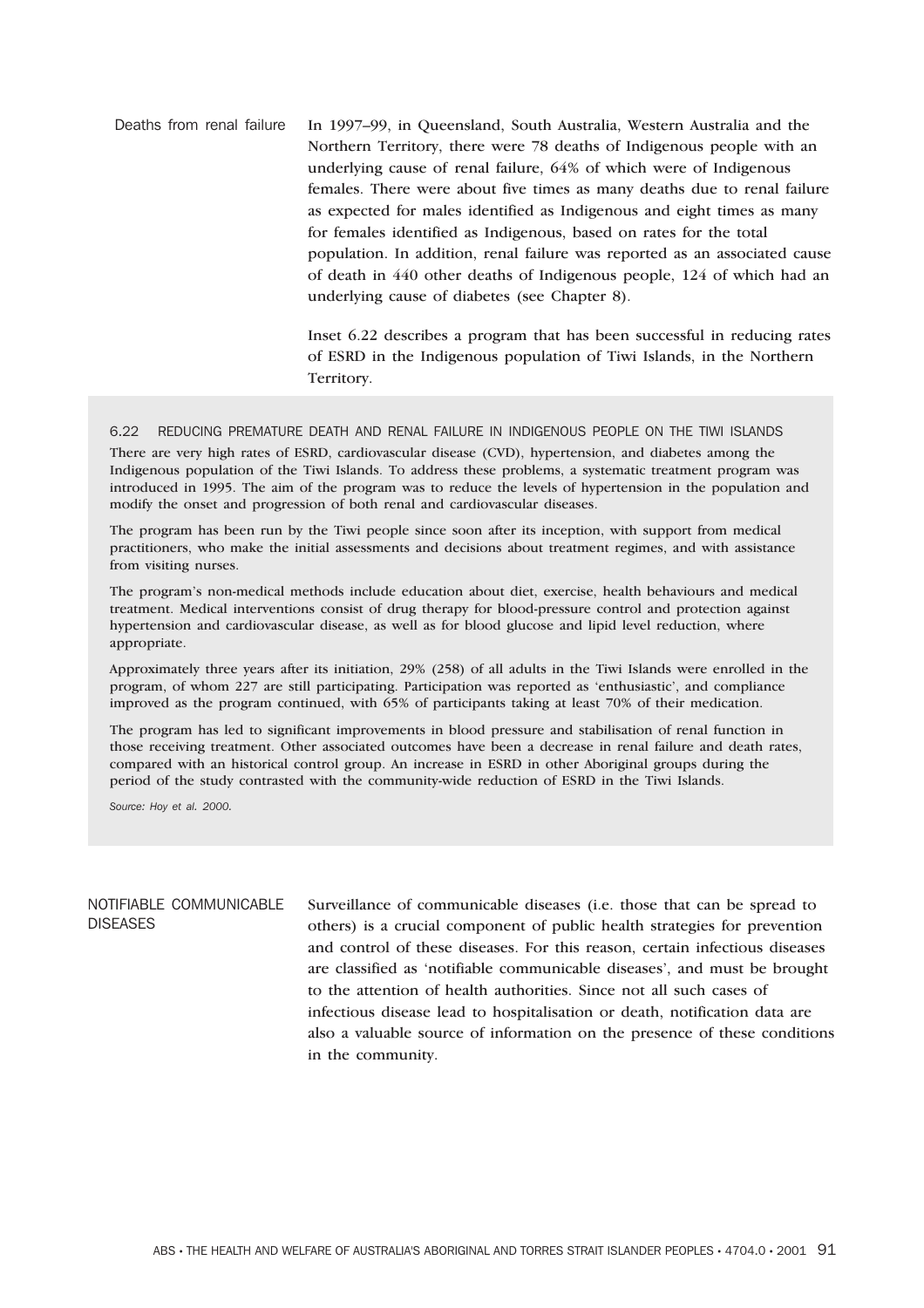# NOTIFIABLE COMMUNICABLE DISEASES *continued* Notifiable communicable diseases include tuberculosis, various types of hepatitis, malaria, leprosy, measles, Haemophilus influenzae type b, syphilis, gonococcal infection, arbovirus infections (such as Ross River virus), chlamydial infection, meningococcal infection, mumps, pertussis, rubella, salmonellosis, and other diseases. (See following section for information on HIV/AIDS.) State and Territory health authorities forward information about disease notifications to the National Notifiable Diseases Surveillance System (NNDSS). The proportion of disease cases notified to the health authorities (and therefore to the NNDSS) is unknown and is likely to vary for different diseases and from one jurisdiction to another (Hargreaves et al. 1995).

Table 6.23 presents information on notifications for selected diseases for South Australia, Western Australia and the Northern Territory combined, for the three-year period 1998–2000. Notifications from other jurisdictions have been excluded because a high proportion of their notifications lacked Indigenous status identification—as high as 100% for some diseases in some jurisdictions. It is not known how well the data represent the experience of Indigenous people living in other jurisdictions. Indigenous status was unknown for up to 28% of notifications for the diseases and infections listed in table 6.23, so it is likely that the notification rates for the Indigenous population in South Australia, Western Australia and the Northern Territory underestimate the true rates, to some extent. Territory Health Services notes that recording of Indigenous status has improved in the Northern Territory Notifiable Diseases Surveillance System. The proportion of notifications missing information on Indigenous status has nearly halved over the past decade.

Other potential biases in the data include differential access to medical services and specific screening and priority programs that may influence the likelihood of certain diseases being identified (and therefore notified).

In 1998–2000, the notification rates for people identified as Indigenous were higher than rates for the total population in South Australia, Western Australia and the Northern Territory for chlamydial infection, donovanosis, gonococcal infection, Haemophilus influenzae type b, hepatitis A, hepatitis B, hepatitis C, meningococcal infection, salmonellosis, shigellosis, syphilis and tuberculosis, but lower or very similar for measles, pertussis (whooping cough), mumps, rubella and Ross River virus (table 6.23).

The rates presented are crude rates, that is, they do not take into account differences in the age structures of the populations. Because the Indigenous population has a younger age structure than the total population (see Chapter 1), diseases and infections which are more common in children and young people could be expected to have relatively higher crude rates in the Indigenous population than in the total population, even if age-specific rates were similar. However, for most of the diseases presented in the table, differences in the age structures of the two populations do not explain the differences in the crude rates.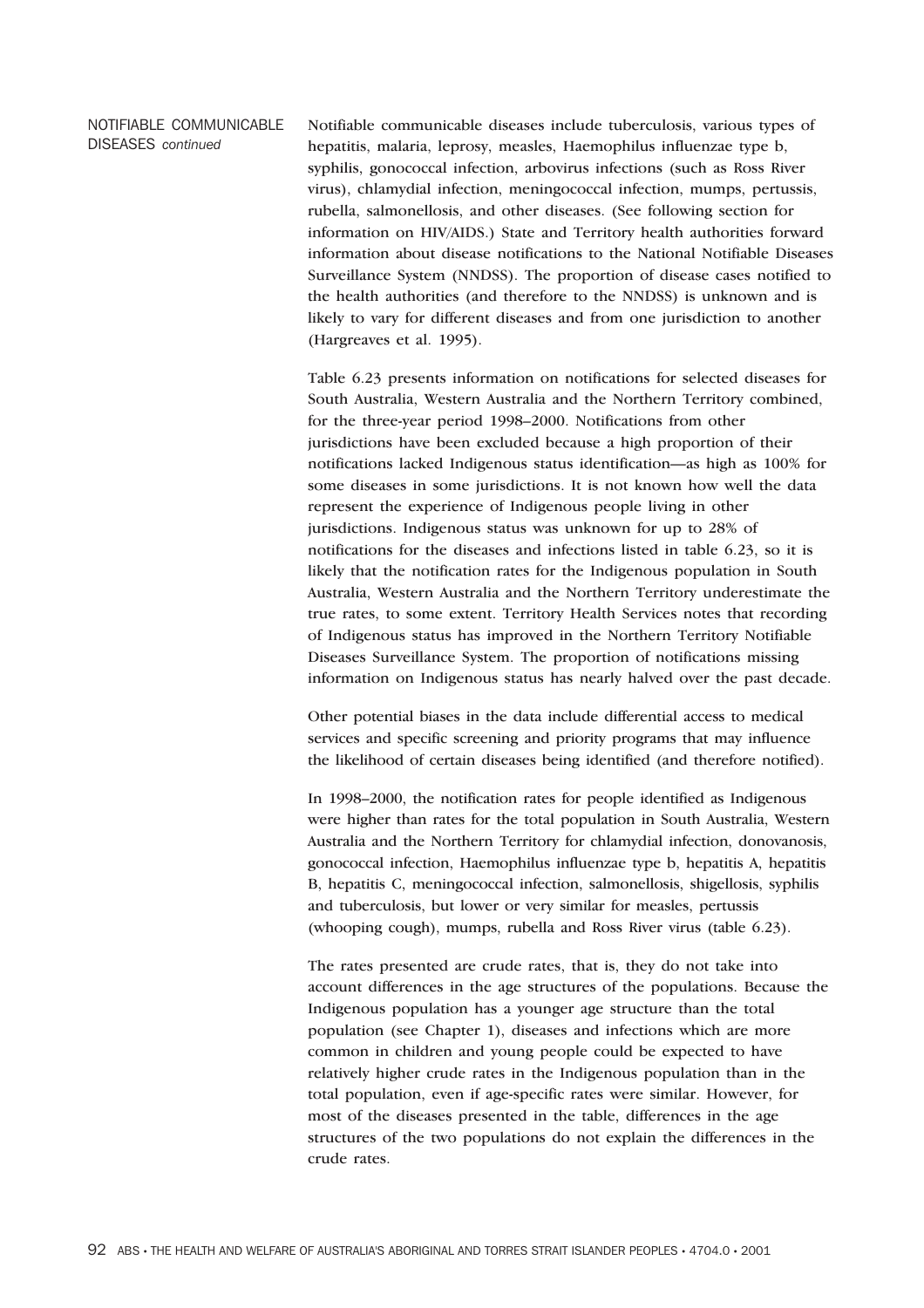## NOTIFIABLE COMMUNICABLE DISEASES *continued*

Despite shortcomings in the quality of the data, the greater burden of infectious disease (apart from some vaccine-preventable diseases such as measles) among Indigenous people in South Australia, Western Australia and the Northern Territory, relative to the total population living in those jurisdictions is apparent.

|                               |                      | Proportion of notifications identified as |                |         | Crude rates per 100,000                                    |         |
|-------------------------------|----------------------|-------------------------------------------|----------------|---------|------------------------------------------------------------|---------|
|                               | <b>Notifications</b> | Indigenous                                | Non-Indigenous | Unknown | <b>Notifications</b><br><i>identified</i> as<br>Indigenous | Total   |
|                               | no.                  | %                                         | %              | %       | rate                                                       | rate(b) |
| Campylobacterosis             | 12 275               | $\overline{4}$                            | 70             | 26      | 115.3                                                      | 115.3   |
| Chlamydial infection          | 13 200               | 31                                        | 57             | 13      | 983.2                                                      | 124.0   |
| Donovanosis                   | 44                   | 98                                        | 2              |         | 10.4                                                       | 0.4     |
| Gonococcal infection          | 8 0 0 7              | 72                                        | 16             | 11      | 1405.0                                                     | 75.2    |
| Haemophilus influenzae type b | 22                   | 50                                        | 41             | 9       | 2.7                                                        | 0.2     |
| Hepatitis A                   | 1071                 | 20                                        | 68             | 12      | 52.9                                                       | 10.1    |
| Hepatitis B (acute)           | 296                  | 23                                        | 71             | 6       | 16.7                                                       | 2.8     |
| Hepatitis C (incident)        | 630                  | 13                                        | 83             | 4       | 19.2                                                       | 5.9     |
| <b>Measles</b>                | 116                  | $\overline{2}$                            | 88             | 10      | 0.5                                                        | 1.1     |
| Meningococcal infection       | 320                  | 19                                        | 77             | 4       | 14.8                                                       | 3.0     |
| <b>Mumps</b>                  | 159                  | 4                                         | 80             | 16      | 1.7                                                        | 1.5     |
| Pertussis                     | 1851                 | 4                                         | 69             | 28      | 16.3                                                       | 17.4    |
| Ross River virus              | 2936                 | 3                                         | 77             | 20      | 19.4                                                       | 27.6    |
| Rubella                       | 127                  | $\overline{2}$                            | 84             | 14      | 0.5                                                        | 1.2     |
| Salmonellosis                 | 5 3 2 4              | 15                                        | 65             | 20      | 196.3                                                      | 50.0    |
| Shigellosis                   | 871                  | 52                                        | 37             | 11      | 109.4                                                      | 8.2     |
| Syphilis                      | 1 2 2 8              | 78                                        | 16             | 5       | 233.2                                                      | 11.5    |
| Tuberculosis                  | 585                  | 15                                        | 71             | 14      | 21.4                                                       | 5.5     |

### 6.23 COMMUNICABLE DISEASE NOTIFICATIONS—1998–2000(a)

(a) Data from South Australia, Western Australia and the Northern Territory combined.

(b) Rate for the total population of South Australia, Western Australia and the Northern Territory combined.

*Source: Communicable Diseases Network — National Notifiable Diseases Surveillance System, personal communication.*

HIV/AIDS Information on HIV/AIDS is published by the National Centre in HIV Epidemiology and Clinical Research (NCHECR 2000). Between 1992 and 1999, a total of 140 notifications of HIV infection and 61 notifications of AIDS diagnosis were identified as being for Indigenous people. Indigenous status is now recorded for notifications in all jurisdictions, except the Australian Capital Territory, but the quality of identification of Indigenous people is unknown (NCHECR 2000). Most HIV notifications in Australia for 1992–99 were for men (94%). In the Indigenous population, a much higher proportion of notifications were for women (28%). The majority (82%) of HIV cases in the total population were attributable to male homosexual contact (some of these were in conjunction with injecting drug use). However, 38% of HIV notifications identified as Indigenous were attributed to heterosexual contact.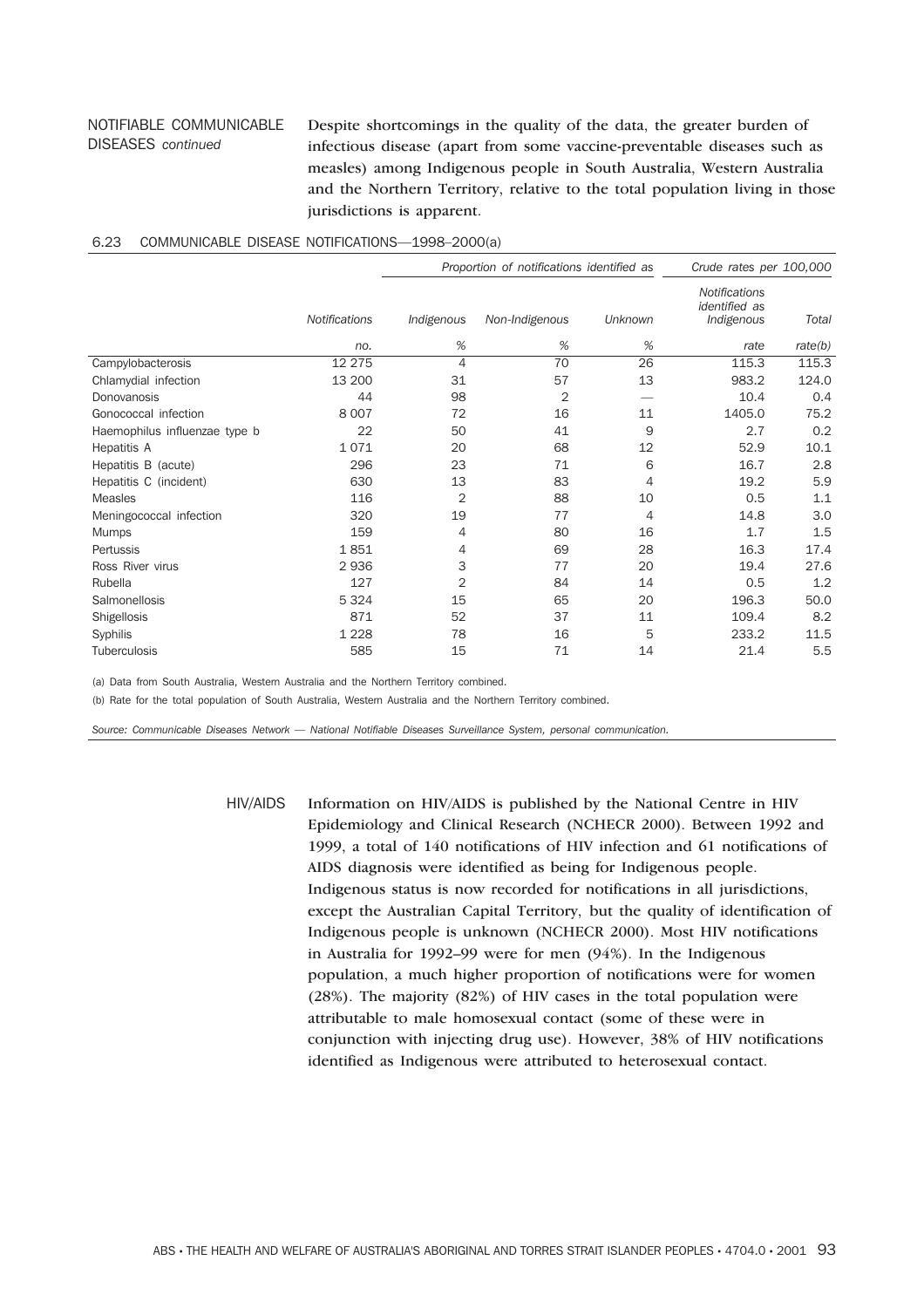|        | HIV/AIDS continued | Based on the available data, rates of HIV infection for Indigenous people<br>and non-Indigenous people appear to be similar. However, Guthrie et al.<br>(2000) notes that the incidence of new cases of HIV in non-Indigenous<br>people has declined since peaking in 1994, while the rate of new<br>infection among Indigenous people has been relatively stable. The study<br>also cautions that data may underestimate actual numbers due to lack of<br>uniformity across jurisdictions in the reporting of Indigenous status, and<br>the possible fear of stigma associated with HIV/AIDS preventing some<br>from seeking diagnosis.                                                                                                                                                                                |
|--------|--------------------|-------------------------------------------------------------------------------------------------------------------------------------------------------------------------------------------------------------------------------------------------------------------------------------------------------------------------------------------------------------------------------------------------------------------------------------------------------------------------------------------------------------------------------------------------------------------------------------------------------------------------------------------------------------------------------------------------------------------------------------------------------------------------------------------------------------------------|
|        |                    | The Working Party on Indigenous Australian's Sexual Health noted that<br>higher rates of sexually transmitted diseases among Indigenous<br>Australians (see table 6.23) may increase the likelihood of HIV<br>transmission (ANCARD 1997).                                                                                                                                                                                                                                                                                                                                                                                                                                                                                                                                                                               |
| CANCER |                    | Cancers (malignant neoplasms) result from the growth and spread of<br>abnormal cells throughout the body. This can occur in most cell types.<br>Cancer is an important cause of death for Indigenous and<br>non-Indigenous people alike. Mortality data from 1997-99 indicate that<br>cancer caused 40% more deaths among Indigenous people in Western<br>Australia, South Australia, Queensland and the Northern Territory<br>combined, than would have been expected, if the disease occurred at the<br>same rates as found in the total population (see Chapter 8).                                                                                                                                                                                                                                                  |
|        |                    | Information on cancer incidence (i.e. new cases) comes from the State<br>and Territory cancer registries. It is believed that there is considerable<br>under-identification of Indigenous people in cancer registrations,<br>although the exact extent of this has not been quantified. It is likely that<br>even for the two jurisdictions for which information has been presented<br>in this section (table 6.24), there is some level of under-identification.<br>For this reason, and because the total numbers of cancers reported for<br>Indigenous people are small, the numbers and rates in table 6.24 should<br>be interpreted with caution. The focus should be on broad patterns<br>rather than precise figures, and comparisons should be made within<br>jurisdictions rather than between jurisdictions. |
|        |                    | The incidence of cancers among Indigenous people appears to be lower<br>than among non-Indigenous people, although data limitations make it<br>difficult to draw this conclusion with any confidence. The risk of cancer<br>is known to increase with age (AIHW & AACR 1999) and as Indigenous<br>people die at younger ages than non-Indigenous people (see Chapter 8),<br>they may be less likely to live long enough to develop some cancers. In<br>addition, survival may be poorer among Indigenous cancer patients<br>because of later diagnosis and higher rates of typically fatal cancers<br>(South Australian Cancer Registry 1997). The cancer-related mortality<br>rates presented in table 6.24 are generally higher for Indigenous people<br>than for the rest of the population                          |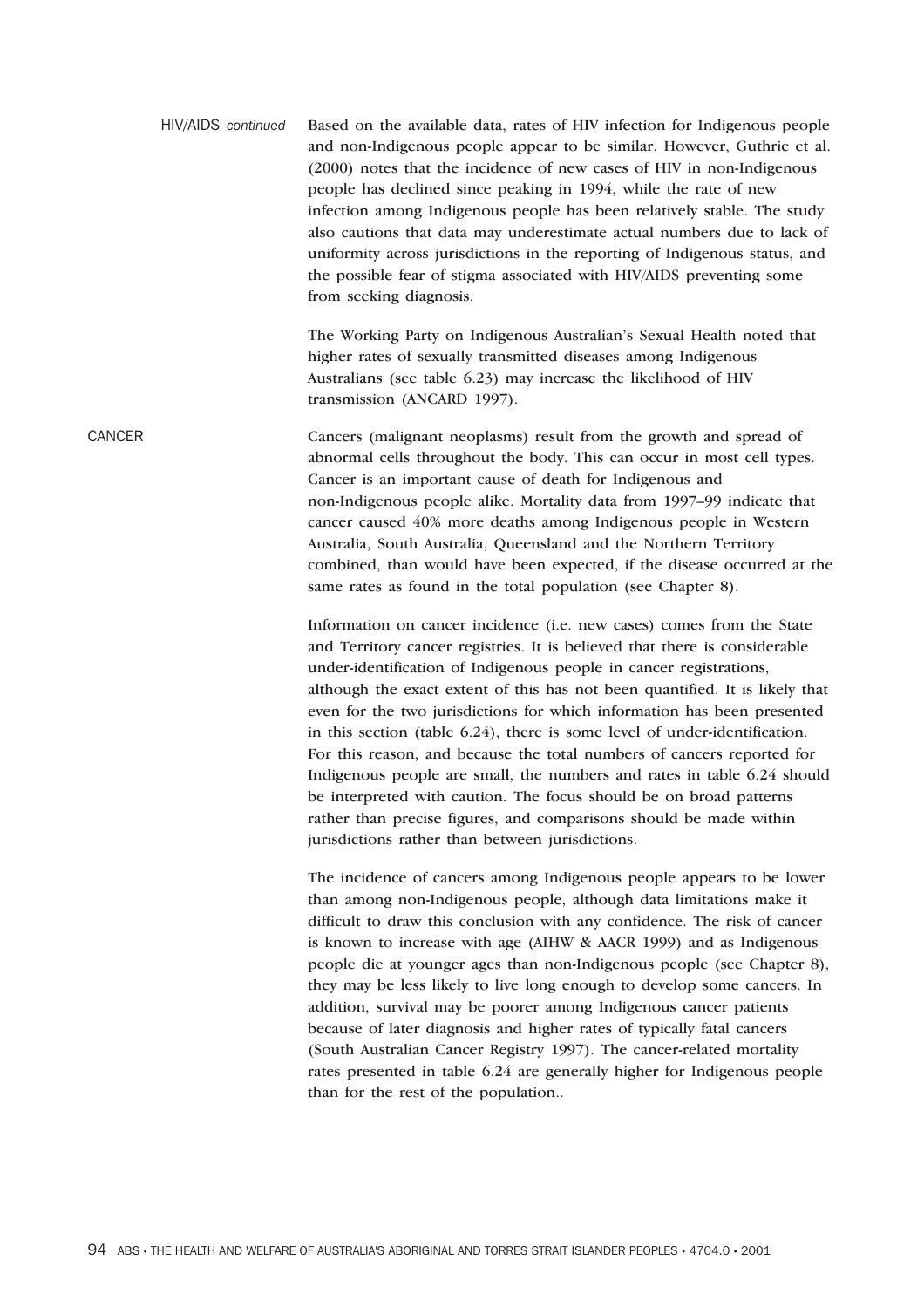CANCER *continued* The age-standardised incidence rates for cancers of the liver and pancreas in Western Australia and the Northern Territory, for 1994–98, were higher among Indigenous males than other males. Cancer of the cervix was twice as common among Indigenous females as it was among other females. However, the incidence rates of breast cancer, prostate cancer, colorectal cancer, and skin cancer (melanoma) were lower among Indigenous people than other people.

> Among Indigenous females, breast, lung and cervical cancers were the most common, while Indigenous males were most commonly affected by lung, liver, prostate and pancreatic cancers.

|                         |        | Incidence              |         | Mortality              |
|-------------------------|--------|------------------------|---------|------------------------|
|                         | cases  | mean annual<br>rate(a) | deaths  | mean annual<br>rate(a) |
| Western Australia(b)(c) |        |                        |         |                        |
| Indigenous males        | 131    | 197                    | 110     | 168                    |
| Indigenous females      | 168    | 205                    | 81      | 113                    |
| Other males(d)          | 18718  | 351                    | 8 1 6 8 | 147                    |
| Other females(d)        | 15 005 | 261                    | 6 1 5 4 | 94                     |
| Northern Territory(b)   |        |                        |         |                        |
| Indigenous males        | 169    | 275                    | 113     | 193                    |
| Indigenous females      | 175    | 226                    | 88      | 127                    |
| Other males(d)          | 868    | 334                    | 389     | 163                    |
| Other females(d)        | 627    | 258                    | 247     | 127                    |
| All Australian(e)       |        |                        |         |                        |
| <b>Total males</b>      |        | 352                    |         | 150                    |
| <b>Total females</b>    |        | 264                    |         | 97                     |

#### 6.24 CANCER INCIDENCE AND MORTALITY, SELECTED YEARS

(a) Rate per 100,000. Directly age-standardised using the World Standard Population.

(b) Data from 1994–98.

(c) Rates may not match figures published by the Health Department (Western Australia) because of differences in the methodology used for estimating the Indigenous population.

(d) Includes those for whom Indigenous status information was missing.

(e) Data from 1996.

*Source: Northern Territory Cancer Registry, Western Australian Cancer Registry; AIHW & AACR 1999.*

DENTAL HEALTH The consequences of poor dental health can be severe. Pain, infection, impaired speech, interference with eating habits, embarrassment about one's appearance, and the financial burden incurred when dental intervention is necessary, can all reduce quality of life. Factors that may affect dental health include age, fluoride exposure, dietary habits, smoking, alcohol consumption, stress, infection and preventive dental habits, such as regular tooth brushing and flossing. The level of access to dental treatment, as well as knowledge of, and attitudes towards, dental health, are also important factors (AIHW 2000b). Other health conditions such as diabetes may also affect dental health (Taylor et al. 1996, see below).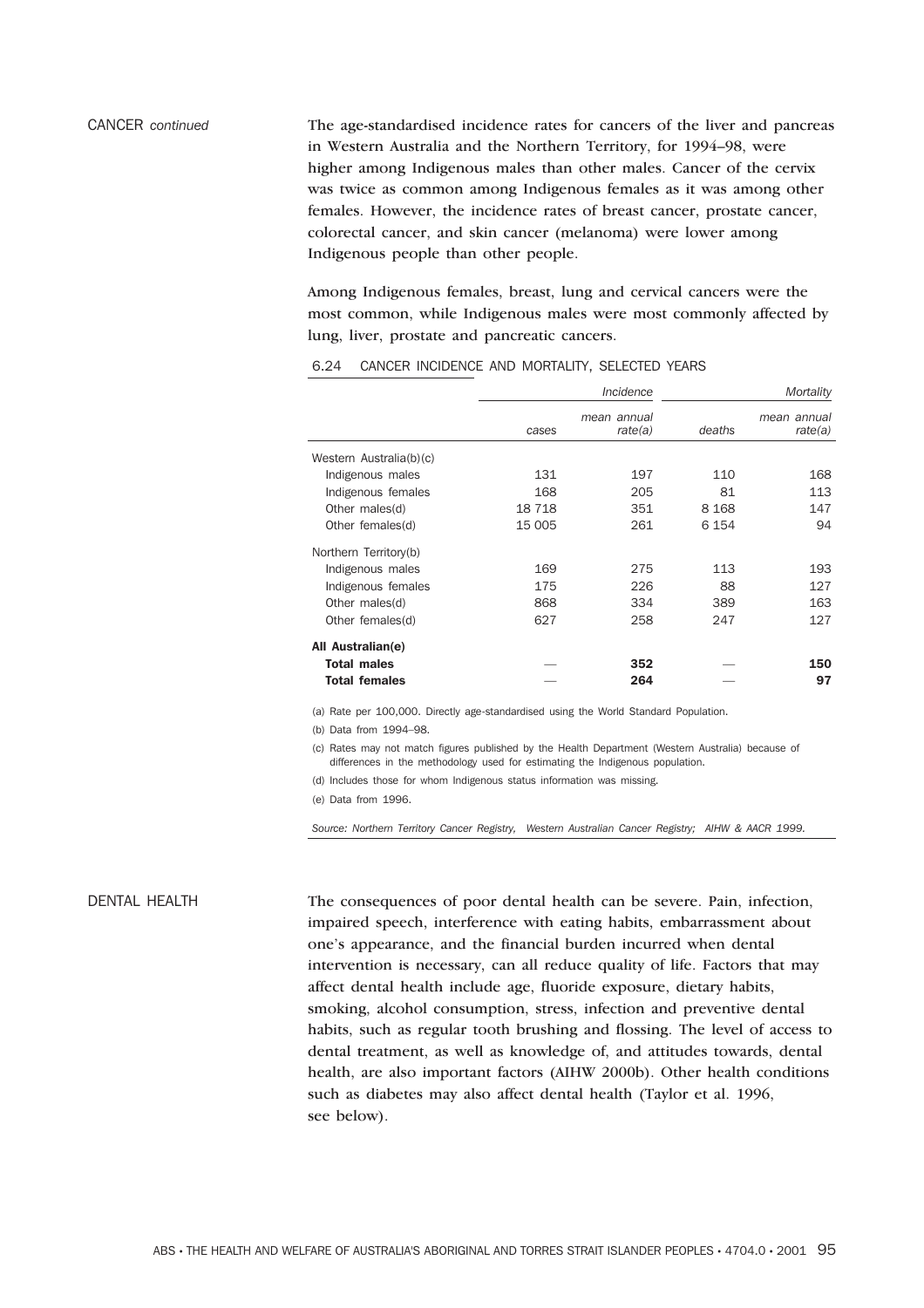| DENTAL HEALTH continued | Dental health is measured in terms of the number of decayed, missing or    |
|-------------------------|----------------------------------------------------------------------------|
|                         | filled teeth (known as 'dmft' for deciduous or infant teeth and 'DMFT'     |
|                         | for permanent teeth) and edentulism (the loss of all natural teeth). There |
|                         | is little information about the dental health of Indigenous people. Some   |
|                         | information about children's dental health is available from the Child     |
|                         | Dental Health Survey, in which children using the School Dental Service    |
|                         | throughout Australia are examined. However, the information for            |
|                         | Indigenous children is limited by the small sample sizes available for     |
|                         | most jurisdictions. Data from the 1998 survey for the Northern Territory   |
|                         | are presented below (see Child Dental Health section).                     |
|                         |                                                                            |

Information on the dental health of Indigenous adults has been limited to data from the Commonwealth Dental Health Program which ceased in 1996, and data from a small sample of Indigenous people in the 1994–96 National Dental Telephone Interview Surveys (AIHW Dental Statistics & Research Unit 1995, Brennan & Carter 1998). While indicative only, these data suggested that dental problems, tooth extraction and edentulism are more common among Indigenous people than non-Indigenous people.

The 1995 National Health Survey provided information about dental visits, and estimated that Indigenous people in every age group were less likely than non-Indigenous people to report a recent dental consultation (ABS 1999c). The 1999 CHINS provided information about the availability of dentists in discrete Indigenous communities, and showed that 105 of the 254 communities surveyed (with populations of 50 or more located 10 km or more from the nearest hospital), affecting about 13,600 people, did not have a dentist in the community nor did the community receive the service of a visiting dentist (see Chapter 4 for more details).

A study of oral health in the Anangu Pitjantjatjara (AP) lands of South Australia found that the children had a high and increasing prevalence of dental caries in their deciduous teeth, and that edentulism among adults had increased rapidly over the last decade, from no recorded cases in 1987, to ten cases in 2000 (2.9% of all adults attending for dental care) (Endean et al., forthcoming). All edentulous adults on the AP lands also had a diagnosis of diabetes. An association between periodontal disease and diabetes was identified in an earlier study (Taylor et al. 1996).

Child dental health Good oral health throughout infancy and childhood contributes to better dental health in adults, as indicated by a reduced loss of natural teeth and less decay. Effective preventive strategies, including water fluoridation, improved oral hygiene practices, better diet and improved disease management, all help maintain the health of teeth and gums.

> Since the introduction of the School Dental Scheme in 1977, the dental health of Australian school children has improved markedly. The average number of decayed, missing or filled teeth, for both infant and permanent teeth, decreased over the period 1989–1996 and was accompanied by a marked increase in the proportion of children with no dental decay (AIHW 2000b).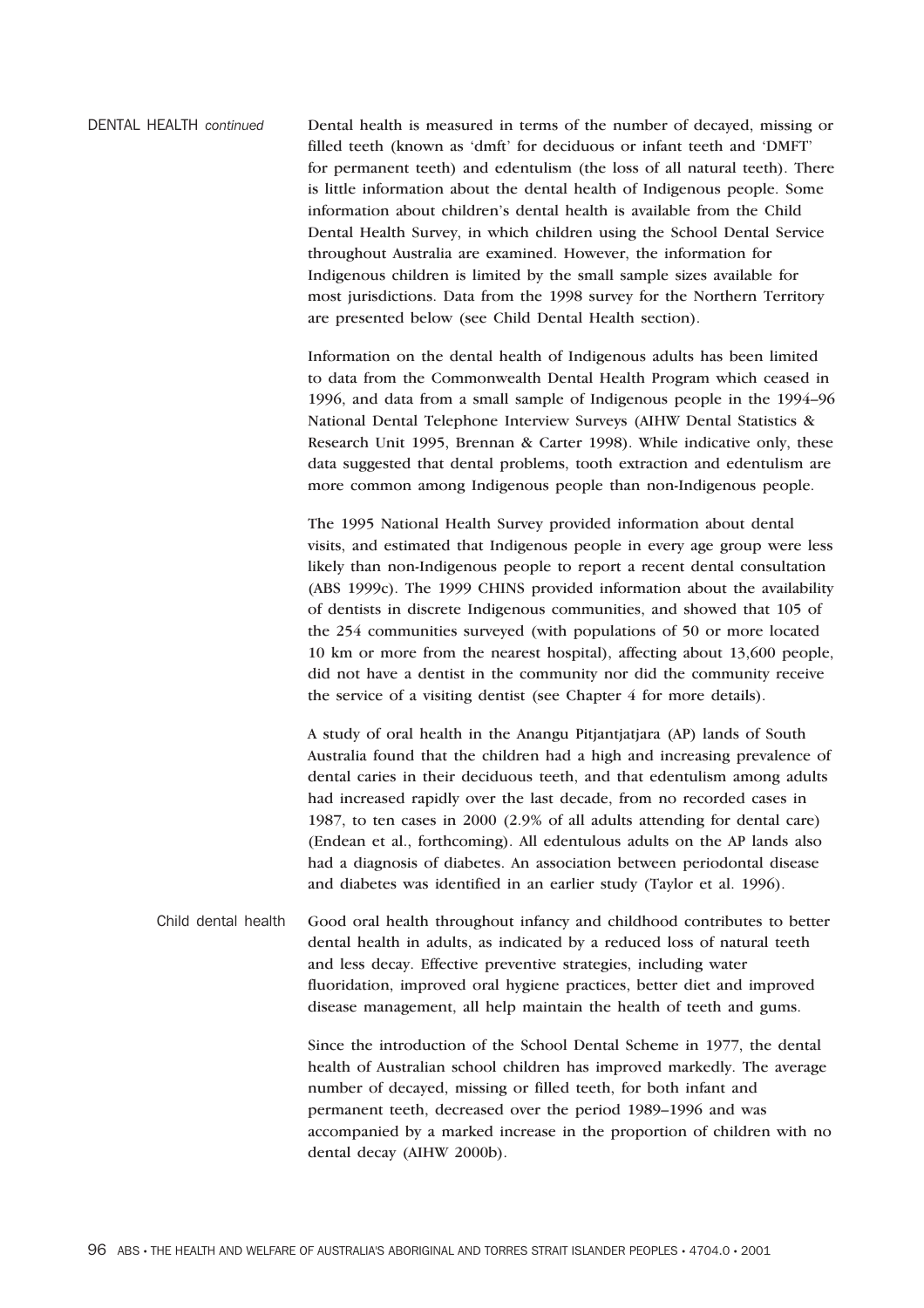## Child dental health *continued*

However, comparative data from the 1998 Child Dental Health Survey for children in the Northern Territory show that Indigenous children are more likely than non-Indigenous children to have decayed, missing or filled deciduous teeth (graph 6.25). Data for New South Wales, which are not presented here and can be considered indicative only, because of the small numbers of Indigenous children in the sample, show a similar pattern, although the differences are less marked (AIHW Dental Statistics Research Unit).



(a) Percentage of children with no decayed, missing or filled deciduous (infant) teeth (dmft=0) (b) From age ten onwards, there are few remaining deciduous teeth which means that the likelihood of having dmft=0 increases.

*Source: AIHW Dental Statistics Research Unit.*

Graph 6.26, which illustrates the dental experience for permanent teeth, shows that the proportion of children with healthy permanent teeth declines steadily from age 6 to 13, and the decline is more pronounced among Indigenous children than non-Indigenous children. Data for New South Wales showed a similar pattern (not graphed).



6.26 HEALTH OF PERMANENT TEETH(a), Northern Territory—1998

(a) Percentage of children with no decayed, missing or filled permanent teeth (DMFT=0). *Source: AIHW Dental Statistics Research Unit.*